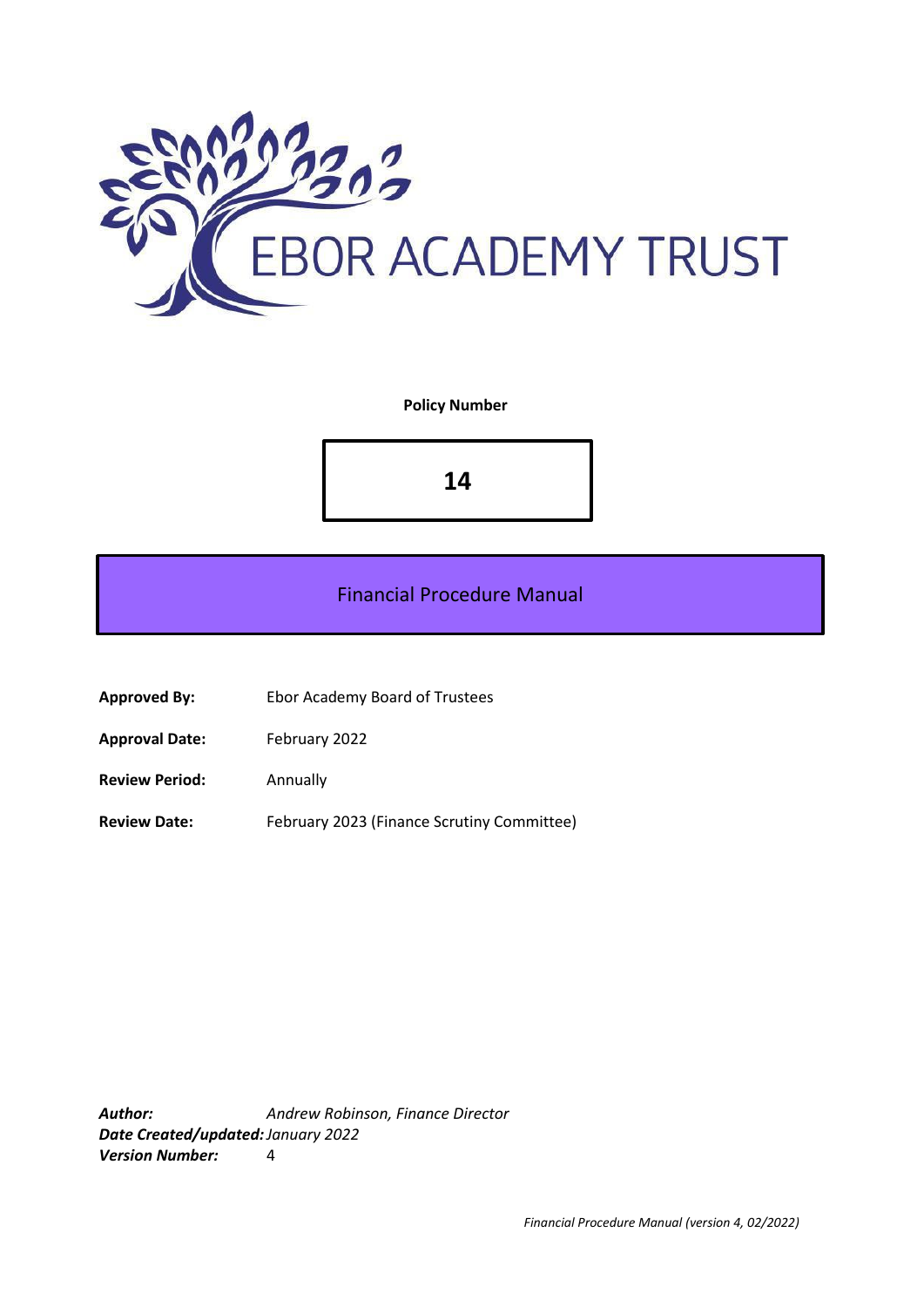# **Contents:**

| 1.  |  |
|-----|--|
| 2.  |  |
| 3.  |  |
| 4.  |  |
| 5.  |  |
| 6.  |  |
| 7.  |  |
| 8.  |  |
| 9.  |  |
| 10. |  |
| 11. |  |
| 12. |  |
| 13. |  |
| 14. |  |
| 15. |  |
| 16. |  |
| 17. |  |
| 18. |  |
| 19. |  |
| 20. |  |
| 21. |  |
| 22. |  |
| 23. |  |
| 24. |  |
| 25. |  |
| 26. |  |
| 27. |  |
| 28. |  |
| 29. |  |
| 30. |  |
| 31. |  |
| 32. |  |
| 33. |  |
| 34. |  |
| 35. |  |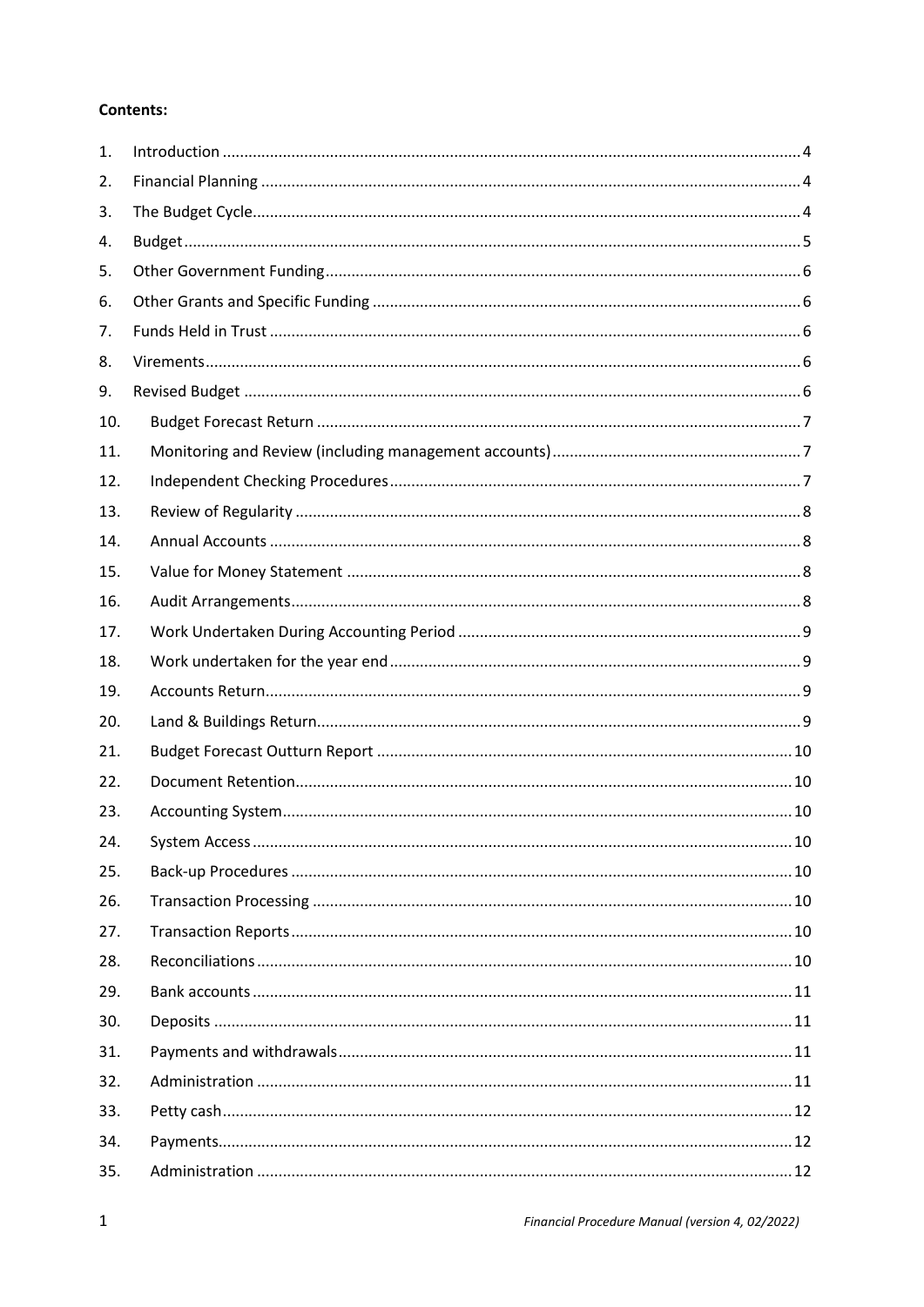| 36. |  |
|-----|--|
| 37. |  |
| 38. |  |
| 39. |  |
| 40. |  |
| 41. |  |
| 42. |  |
| 43. |  |
| 44. |  |
| 45. |  |
| 46. |  |
| 47. |  |
| 48. |  |
| 49. |  |
| 50. |  |
| 51. |  |
| 52. |  |
| 53. |  |
| 54. |  |
| 55. |  |
| 56. |  |
| 57. |  |
| 58. |  |
| 59. |  |
| 60. |  |
| 61. |  |
| 62. |  |
| 63. |  |
| 64. |  |
| 65. |  |
| 66. |  |
| 67. |  |
| 68. |  |
| 69. |  |
| 70. |  |
| 71. |  |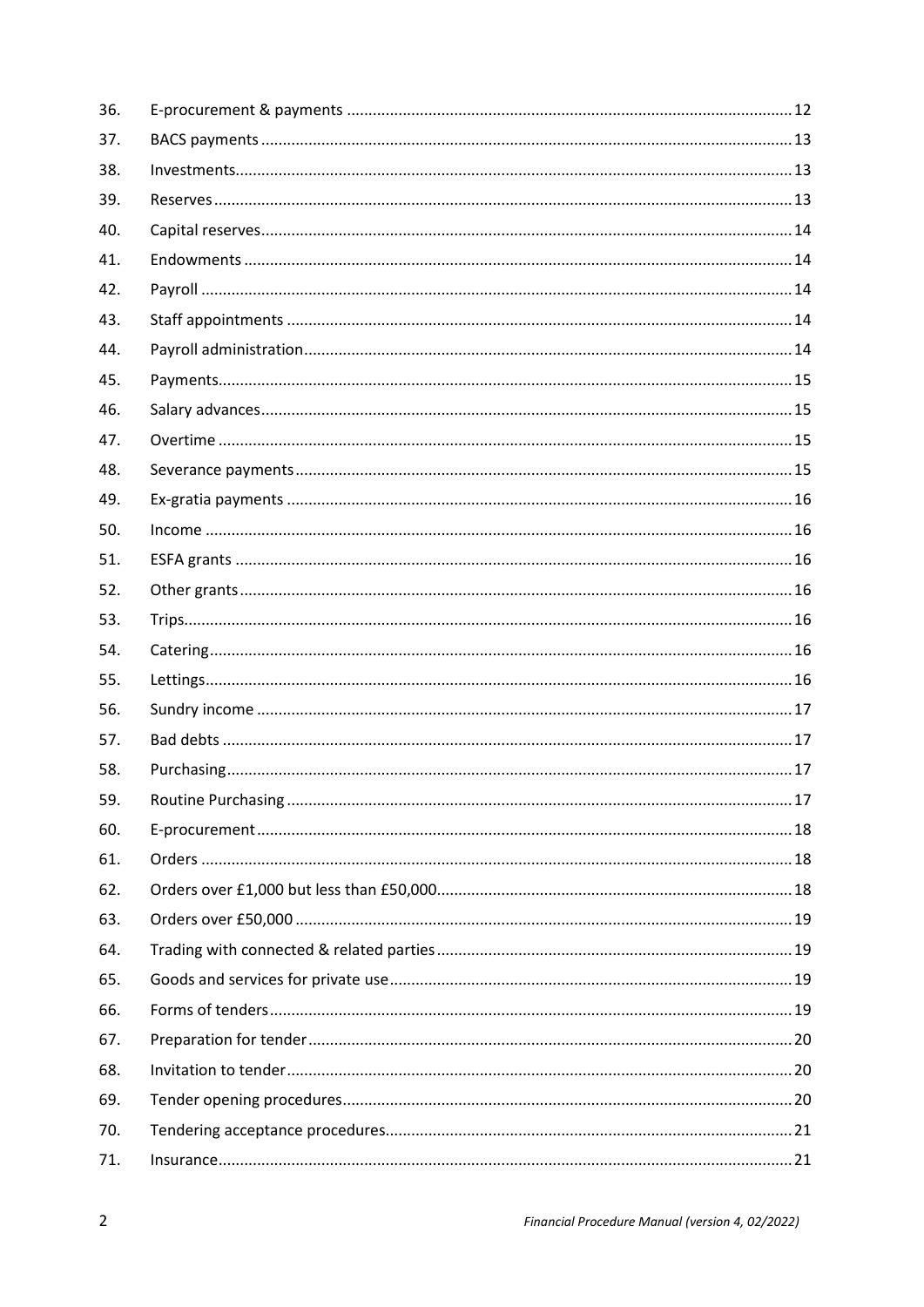| 72. |  |
|-----|--|
| 73. |  |
| 74. |  |
| 75. |  |
| 76. |  |
| 77. |  |
| 78. |  |
| 79. |  |
| 80. |  |
| 81. |  |
| 82. |  |
| 83. |  |
| 84. |  |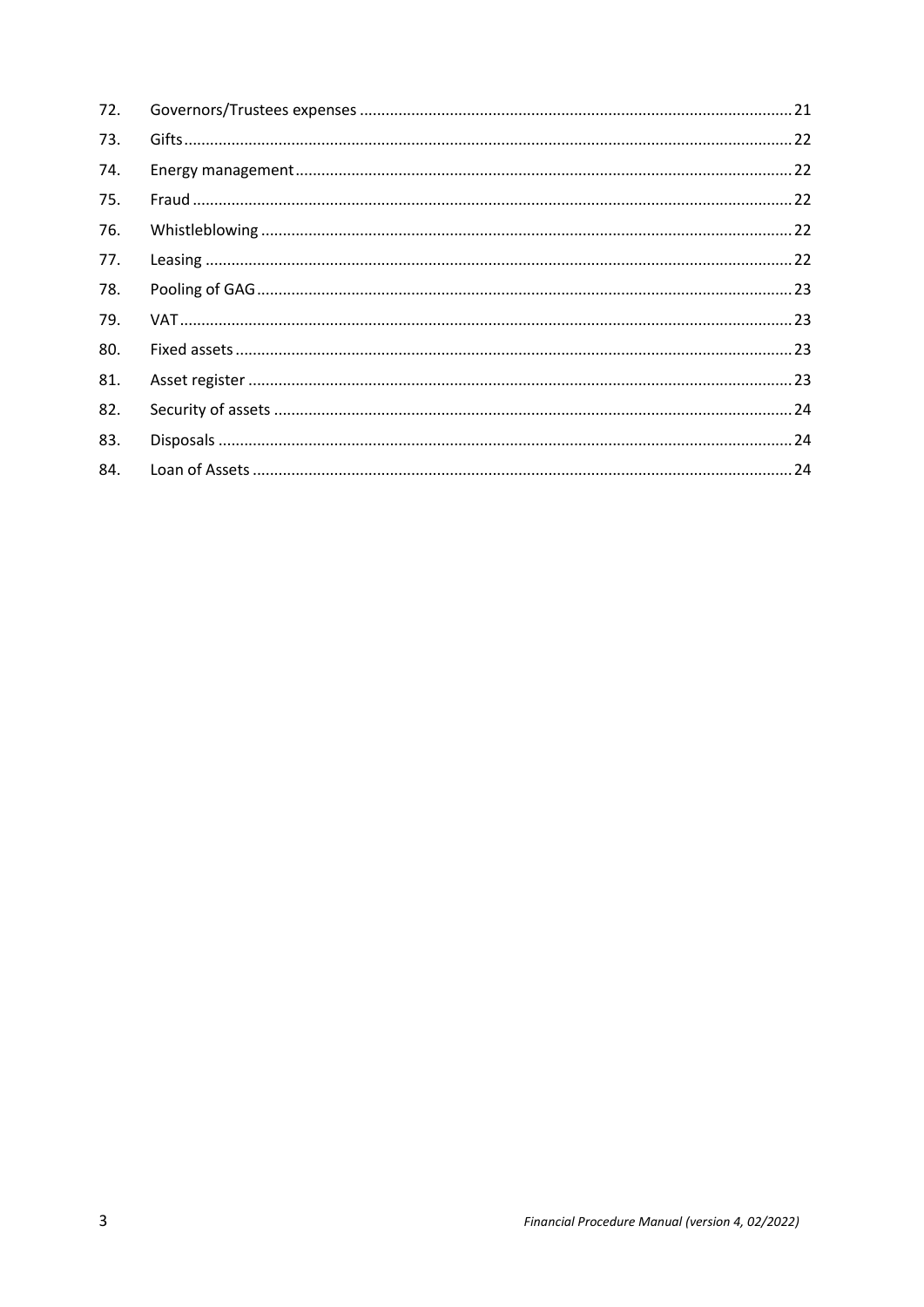# <span id="page-4-0"></span>**1. Introduction**

The purpose of this manual is to ensure that the academy trust maintains and develops systems of financial control, which conform with the requirements both of propriety and of good financial management. It is essential that these systems operate properly to meet the requirements of our funding agreement with the Secretary of State for Education, through the Education & Skills Funding Agency (ESFA).

The academy trust must comply with the principles of financial control outlined in the Academies Handbook. This manual expands on that and provides detailed information on the academy's accounting procedures and system manual should be read by all staff involved with financial systems.

This manual serves as an adjunct to the financial scheme of delegation providing information on the day-to-day operations and practicalities forming from this financial regulation manual.

## <span id="page-4-1"></span>**2. Financial Planning**

The academy trust prepares rolling 3 to 5 year budgets within the SBS Online budgeting & forecasting system. It is a requirement of the ESFA for the Trustees to set a balanced budget for the academy trust. Individual academies are expected to present a balanced budget but may, with the permission of the Trustees, operate a deficit budget.

## <span id="page-4-2"></span>**3. The Budget Cycle**

The budget cycle is as follows:

Cycle 1 (Sept – Jan)

- Finance Scrutiny Committee (FSC) agrees budget assumptions
- October Census completed to confirm pupil numbers
- Draft Budgets completed based on pupil numbers.
- Headteacher proposed staffing changes to Local Governing Body (LGB)

# Cycle 2 (Feb – Mar)

- Staffing structure agreed with Headteacher, LGB & Exec Team
- Initial Budget completed based on agreed staffing structure
- FSC review initial budget proposals
- Funding amounts confirmed by ESFA

# Cycle 3 (Apr – Aug)

- Start Budget reviewed by LGB
- Start Budget finalised
- Start Budget recommended by FSC & approved by Trustees
- Start Budget submitted to ESFA

All requirements of the ESFA, in particular relating to carry forward of unspent funds, will be taken into account in preparing and submitting the budget.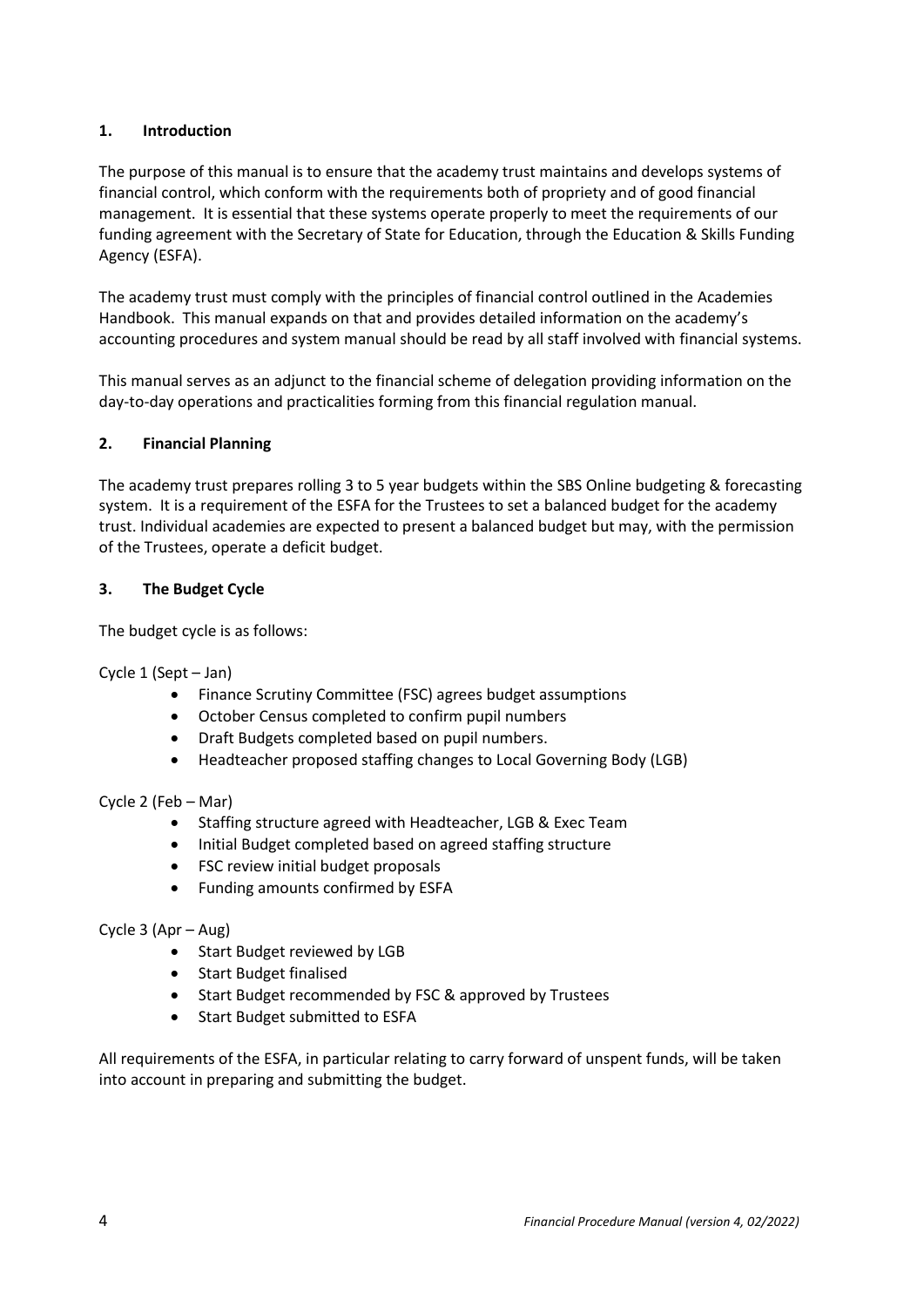# <span id="page-5-0"></span>**4. Budget**

- 4.1 The Finance Director is responsible for preparing and obtaining approval for the annual budget. The budget must be approved by the Trustees, following approval from the FSC.
- 4.2 The annual budget will reflect the best estimate of the resources available to the academy for the forthcoming year and will detail how those resources are to be utilised. There should be a clear link between the school development plan objectives and the budgeted utilisation of resources.
- 4.3 The budgetary planning process will incorporate the following elements:
	- a) forecasts of the likely number of pupils to estimate the amount of General Annual Grant (GAG) using local authority projections.
	- b) latest estimate of other ESFA funding e.g. pupil premium, UIFSM or other specific funds
	- c) review of other income sources available to the academy to assess likely level of receipts
	- d) review of past performance against budgets to promote an understanding of the academy cost
	- e) review of the main expenditure headings in light of the school development plan objectives and the expected variations in cost e.g. pay increases, inflation and other anticipated changes
	- f) An agreed staffing structure
	- g) Detail of all recharges and costs from the central cost centres or other academies
	- h) A longer term 3-5 year projection
- 4.4 Comparison of estimated income and expenditure will identify any potential surplus or shortfall in funding. If shortfalls are identified, opportunities to increase income should be explored and expenditure headings will need to be reviewed for areas where cuts can be made. This may entail prioritising tasks and deferring projects until more funding is available. Plans and budgets will need to be revised until income and expenditure are in balance. If a potential surplus is identified, this may be held back as a contingency or alternatively allocated to areas of need in accordance with the development plans.
- 4.5 If there is a significant variance from the anticipated budget this will be escalated to the Executive Team, the FSC and the Chair of the LGB as part of the monthly management accounts procedure.
- 4.6 The approved budget is then entered onto the finance system at the start of the new financial year.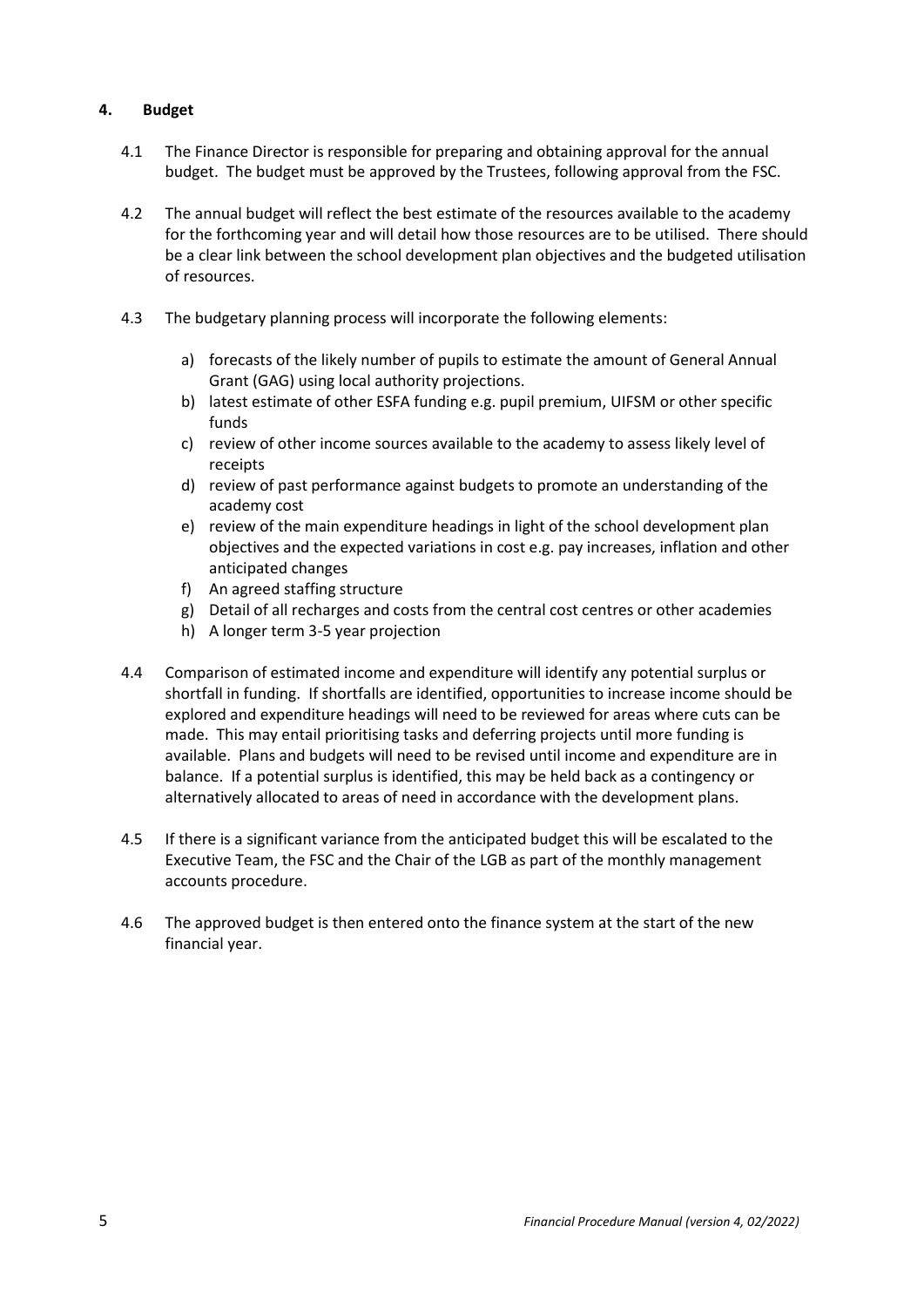## <span id="page-6-0"></span>**5. Other Government Funding**

- 5.1 In addition to GAG funding from ESFA the trust may be awarded specific funding for other projects e.g. devolved capital, nursery funding, additional special educational needs funding etc. This funding may be from the Department of Education or local authority. All government funding will be spent in accordance with the terms and conditions imposed, accurately recorded as government income (restricted) and audited externally annually.
- 5.2 The Finance Director is responsible for recording income and expenditure for each grant, providing a reconciliation within the monthly management accounts.

# <span id="page-6-1"></span>**6. Other Grants and Specific Funding**

- 6.1 In addition to the GAG funding from the ESFA and other government funding, the trust may be awarded additional grants from time to time relating to specific projects e.g. Sport England funding, Football Foundation funding, charitable grants etc. All applications for additional external funding must be approved and supported by the Trustees. All external funding and grants will be spent in accordance with the terms and conditions imposed, accurately recorded as income specific to a certain project and audited externally annually.
- 6.2 The Finance Director is responsible for recording income and expenditure for each grant, providing a reconciliation within the monthly management accounts.

## <span id="page-6-2"></span>**7. Funds Held in Trust**

Where funds are held in trust the Finance Director is responsible for ensuring accurate recording of the income and expenditure, as well as ensuring the funds are recognised separately as set out in the memorandum and articles.

## <span id="page-6-3"></span>**8. Virements**

- 8.1 Substantial virements shall be approved and minuted by the Executive Team and/or the FSC and should be within the agreed criteria and financial limits.
- 8.2 The CEO, COO, Finance Director & Finance Manager are given delegated power to vire from one budget to another as per the limits set out in the Financial Scheme of Delegation.

### <span id="page-6-4"></span>**9. Revised Budget/Forecasts**

- 9.1 Monitoring and analysis of the agreed budget should be carried out on a monthly basis by the Head teacher and the School Business Professional. These reports are reviewed by the Accounting Officer and the Executive Team and forwarded to the Chair of the LGB, the Chair of Trustees & the Chair of the FSC. The latest reports are also scrutinised by the FSC each time they meet.
- 9.2 Where significant variations to the agreed budget are identified or where significant staff changes have occurred in-year, then a revised budget should be prepared and approved by the FSC. This revised budget should then form the basis of analysis of all income and expenditure until the financial year end.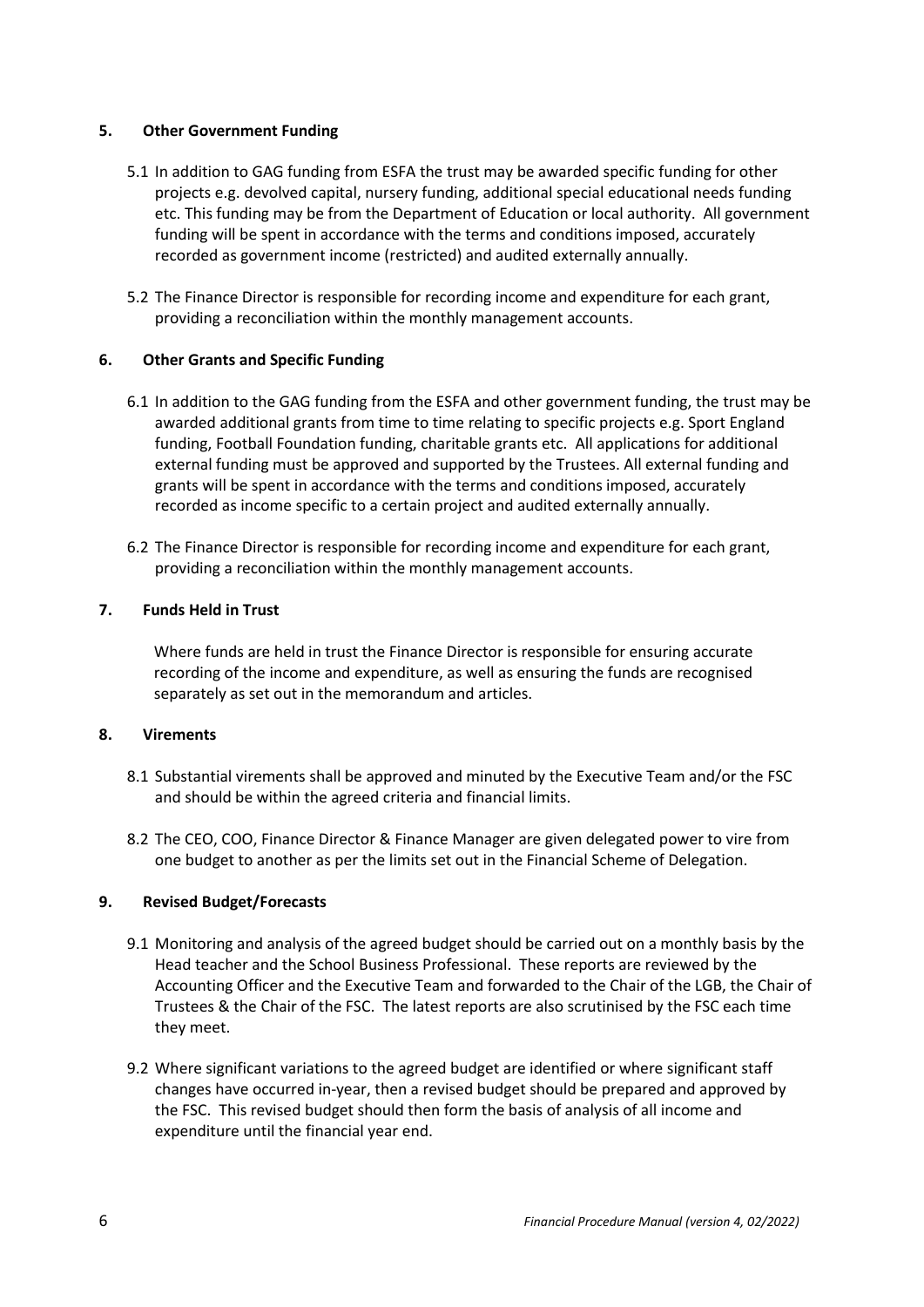## <span id="page-7-0"></span>**10. Budget Forecast Return**

The approved budget must be submitted to ESFA in July each year by the Finance Director. The Finance Director is responsible for establishing a timetable, which allows sufficient time for the approval process and ensures that the submission date is met.

### <span id="page-7-1"></span>**11. Monitoring and Review (including management accounts)**

- 11.1 Monthly reports are prepared by School Business Professional and the Head teacher and consolidated by the Finance Manager and the Finance Director. The reports include:
	- a) actual income and expenditure against budget (shown as month to date and cumulatively)
	- b) a revised forecast outturn for the financial year
	- c) balance sheet
	- d) cash flow forecast
	- e) capital report
	- f) summary commentary for each academy & cost centre highlighting and explaining variances.
- 11.2 Any potential overspend against the budget must in the first instance be discussed with the executive team and the Head teacher.
- 11.3 The monthly reports are sent to the accounting officer, the Executive Team, the FSC, the Chair of Trustees and the Chair of the LGB.

### <span id="page-7-2"></span>**12. Independent Checking Procedures**

- 12.1 The Trustees have appointed an internal audit firm to conduct internal audits into the effectiveness of the trusts systems and controls and risk management procedures. This firm will report their findings to the Audit & Risk Assurance Committee (ARAC).
- 12.2 The ARAC is responsible for identifying on a risk basis, with reference to the risk register, the areas to be reviewed each year.
- 12.3 The internal scrutiny will focus on:
	- a) Evaluating the suitability of, and level of compliance with, financial and other controls
	- b) Offer advice and insight to the committee on how to address weaknesses in financial and other controls, acting as a catalyst for improvement, but without diluting the executive teams responsibility for day to day running of the trust.
	- c) Ensuring all categories of risk are being adequately identified, reported and managed.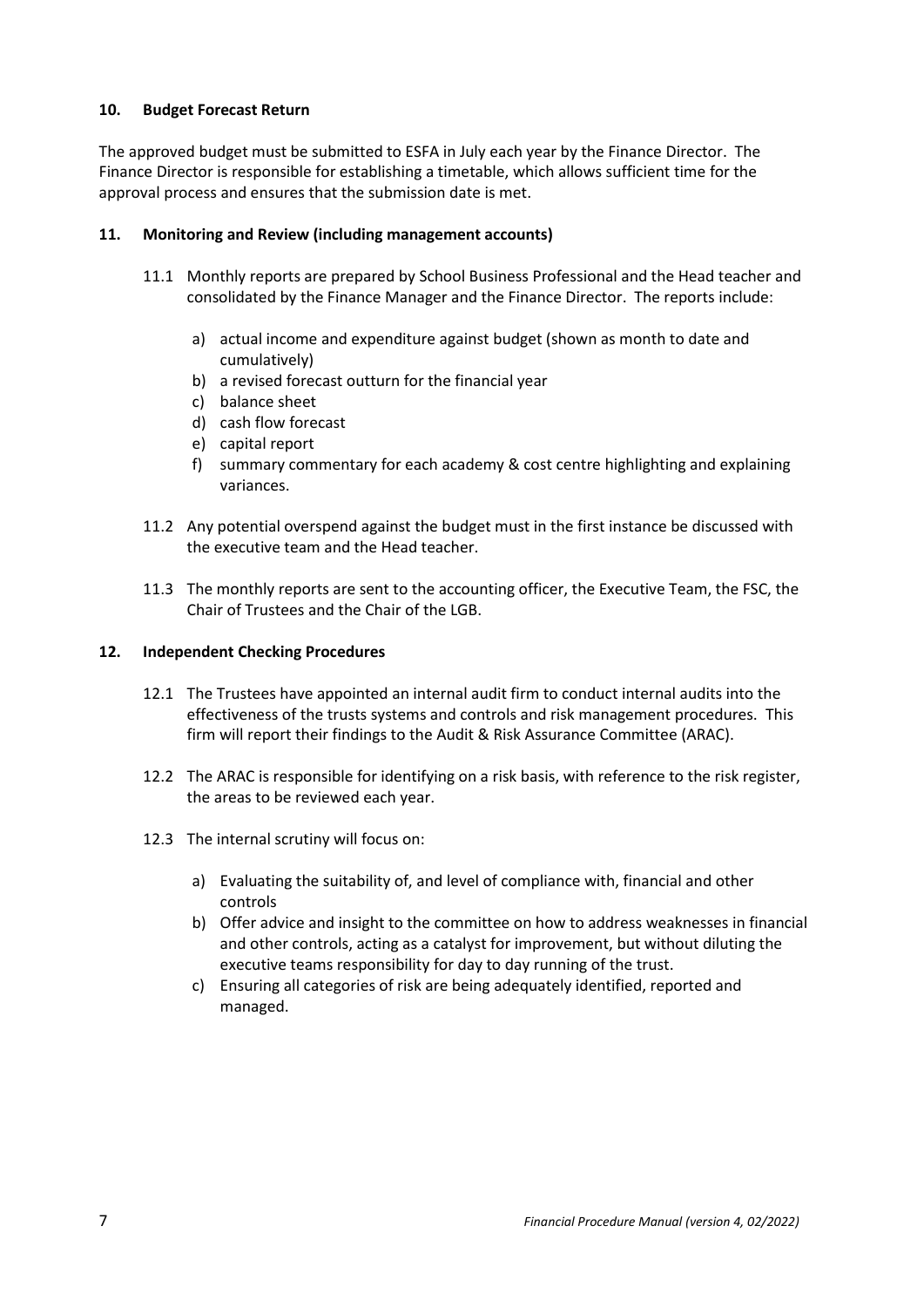# <span id="page-8-0"></span>**13. Review of Regularity**

- 13.1 The CEO (in their role as Accounting Officer) is responsible the regularity, propriety and compliance of the academy trust and signs a declaration to this effect in the annual accounts. This includes responsibility to ensure:
	- a) Efficient and effective use of resources (value for money)
	- b) Public money is spent for the purposes intended by Parliament (regularity)
	- c) Appropriate standards of conduct, behaviour and corporate governance are maintained ( propriety)
	- d) Any instances of irregularity are reported to the Trustees and the ESFA.
- 13.2 The Accounting Officer has delegated the following responsibilities to the Finance Director:
	- a) Monthly reviews of the management accounts
	- b) reviews of compliance against the scheme of delegation
	- c) reviews of transactions for evidence of connected party transactions
	- d) value for money practice
	- e) adherence to tendering policies
	- f) review of transactions confirming in line with delegated authorities as set out by the Academies Financial Handbook
	- g) review of trustees/governors' minutes

### <span id="page-8-1"></span>**14. Annual Accounts**

- 14.1 The academy trust must prepare annual audited financial statements for the accounting period to 31 August.
- 14.2 The accounts are prepared in house by the Finance Director and audited by our auditors Wylie Bisset LLP. The accounts are then submitted as follows:
	- a) by 31 December to ESFA
	- b) by 31 January published on our own website
	- c) by 31 May to Companies House

### <span id="page-8-2"></span>**15. Value for Money Statement**

As part of the annual accounts the trust must include focussed examples of value for money.

The Finance Director is responsible for collating the examples which are then confirmed by the finance scrutiny committee.

### <span id="page-8-3"></span>**16. Audit Arrangements**

External auditors must be appointed in accordance with the Academies Handbook.

The Finance Director is responsible for managing the external audit process, by liaising with the auditors, arranging the timetable for accounts and audit completion and ensuring deadlines are met.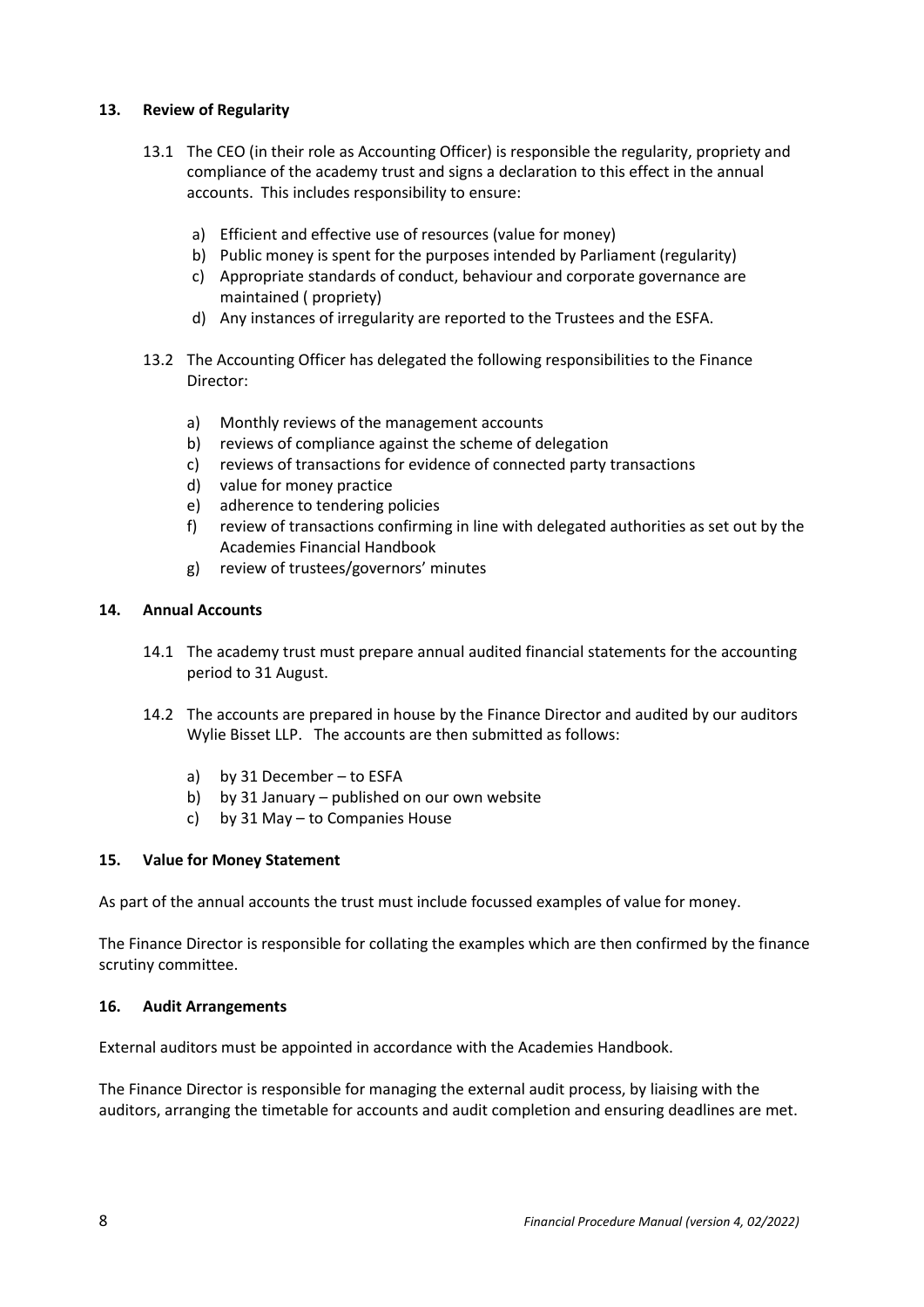# <span id="page-9-0"></span>**17. Work Undertaken During Accounting Period**

The Finance Director is responsible for the following tasks to be undertaken during the year to facilitate a smooth audit process:

- a) reviewing the structure of the trial balance
- b) maintaining a fixed asset register
- c) monthly depreciation charges
- d) maintaining income and expenditure records (including filing of invoices)
- e) reviewing aged debtors for any provisions required
- f) maintaining a record of governors/trustees interests, related and connected party transactions
- g) control account reconciliations (bank, wages, debtors, creditors)
- h) maintaining a record of meeting attendance
- i) Monitoring & reporting to the Accounting Officer, FSC and Trustees.

### <span id="page-9-1"></span>**18. Work undertaken for the year end**

The Finance Director is responsible for the following tasks to be undertaken at the end of the year to facilitate a smooth audit process:

- a) prepayments & accruals of material costs
- b) prepayments or accruals for grant income
- c) control account reconciliations (bank, wages, debtors, creditors)
- d) close down of the purchase ledgers
- e) close down of the sales ledgers and aged debtors
- f) pension valuations
- g) building valuations
- h) teachers pension audit

### <span id="page-9-2"></span>**19. Accounts Return**

- 19.1 The academy trust must prepare an annual accounts return for the accounting period to 31 August, which is submitted to the ESFA by 25<sup>th</sup> January.
- 19.2 The accounts return is prepared in house by the Finance Director and submitted to our auditors for sign off.

### <span id="page-9-3"></span>**20. Land & Buildings Return**

- 20.1 The academy trust must prepare a Land & Buildings return, which is submitted to the ESFA in November.
- 20.2 The land & buildings return is prepared in house by the Finance Director and submitted to the ESFA.
- 20.3 The church owned schools require approval from the School Buildings Manager for the Diocese of York and the Clerk/Chair of Sproatley School Foundation, the owners of the church buildings, before it can be submitted to the ESFA.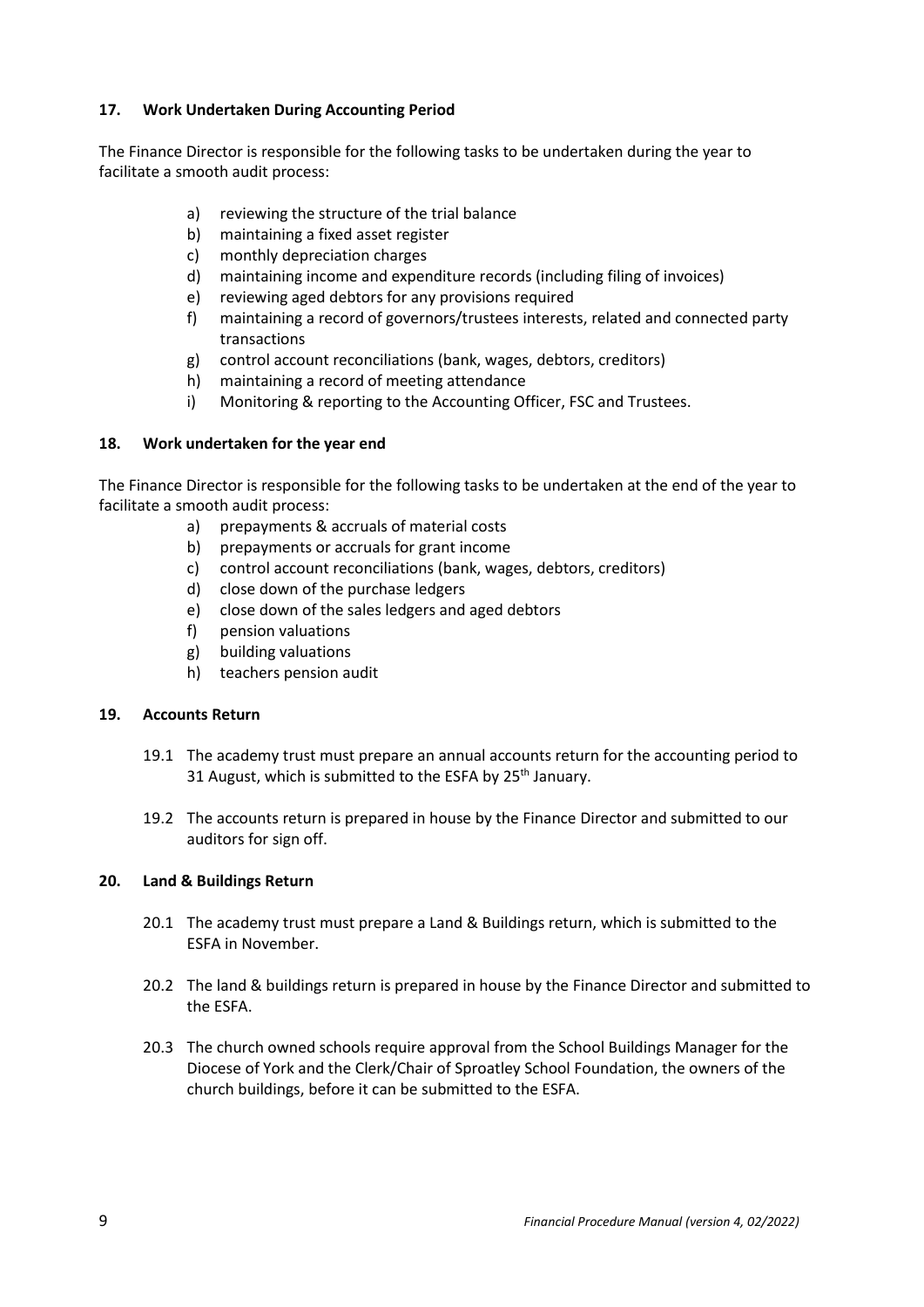## <span id="page-10-0"></span>**21. Budget Forecast Outturn Report**

21.1 This return is no longer required by the ESFA and has been consolidated into the 3 year Budget Forecast Return in July each year.

# <span id="page-10-1"></span>**22. Document Retention**

Documents are retained in a secure storage area for the following amount of time:

- a) Finance records current year plus preceding 6 years
- b) Payroll and travel records current year plus preceding 6 years

## <span id="page-10-2"></span>**23. Accounting System**

All the financial transactions of the academy trust must be recorded into the PS Financials system, the computerised financial information accounting system. This system is operated by the finance department.

## <span id="page-10-3"></span>**24. System Access**

Access to the system is password restricted to the finance team and others have been authorised by the Finance Director e.g. external accounting providers.

## <span id="page-10-4"></span>**25. Back-up Procedures**

- 25.1 The Finance Director is responsible for ensuring that there are effective back up procedures for the system. Data is backed up on a suitable medium or server and the copies stored in a secure place. Back-up copies are taken on at least a daily basis.
- 25.2 The disaster recovery plan explains what to do in the event of loss of accounting facilities or financial data.

# <span id="page-10-5"></span>**26. Transaction Processing**

- 26.1 All transactions input to the accounting system must be authorised in accordance with the limits specified in the financial scheme of delegation, using the PS Purchasing system.
- 26.2 Bank transactions are input by the Finance Assistant or Financial Accountant and reviewed by the Finance Director.

# <span id="page-10-6"></span>**27. Transaction Reports**

The Financial Accountant distributes transaction reports to the School Business Professionals each month to review the postings and ensure that the correct transactions are posted to the accounting system.

# <span id="page-10-7"></span>**28. Reconciliations**

The Finance Director is responsible for ensuring the following reconciliations are performed each month, and that any reconciling or balancing amounts are cleared:

- a) sales ledger control account
- b) purchase ledger control account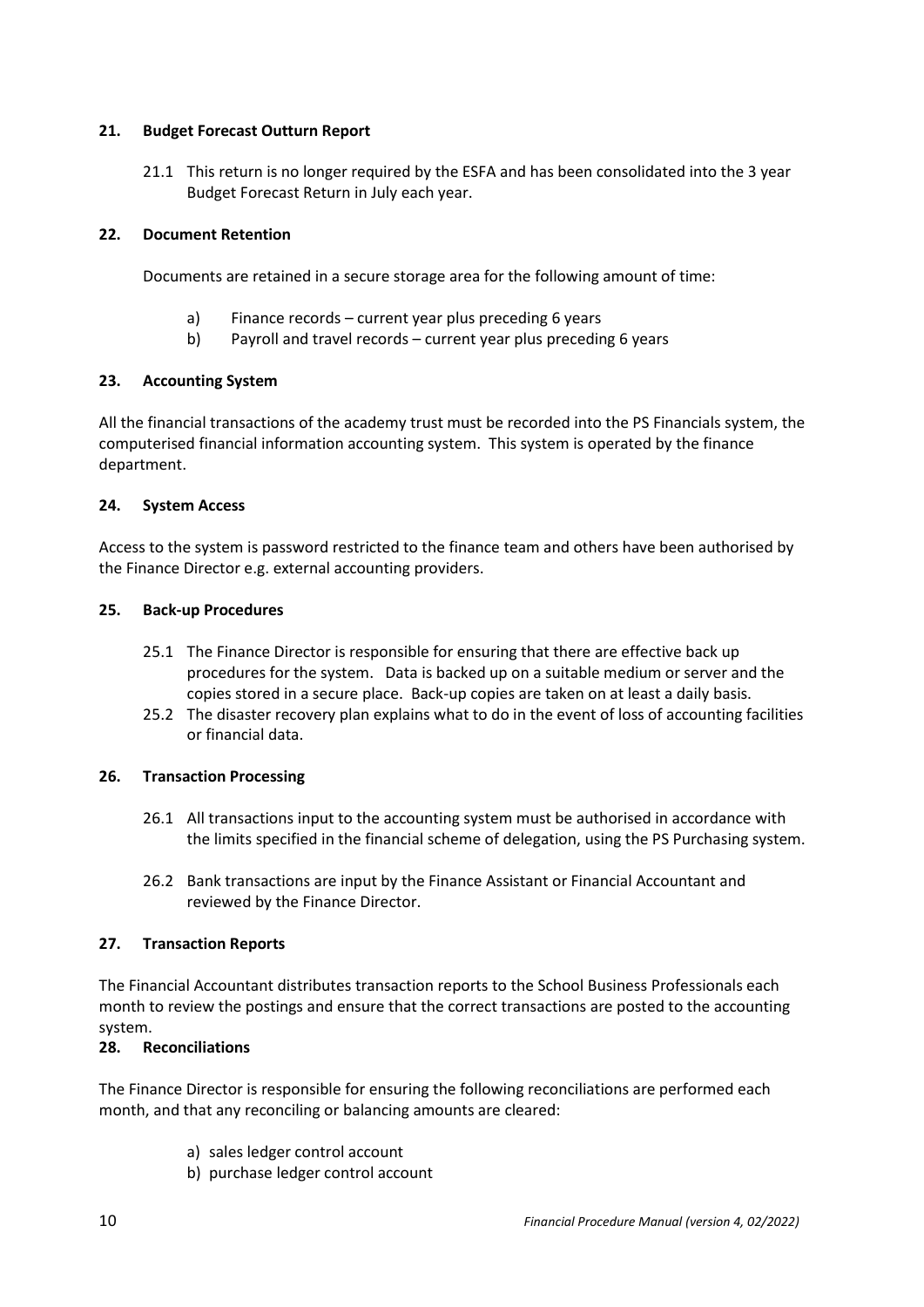- c) payroll control account
- d) VAT control account
- e) all suspense accounts
- f) bank balance per the nominal ledger to the bank statement

The Finance Director and the Financial Accountant sign all reconciliations as evidence of review.

## <span id="page-11-0"></span>**29. Bank accounts**

The following procedures must be followed when opening a bank account and operating it:

- a) the trust is responsible for selecting the banking institution and negotiating the terms and conditions
- b) the finance scrutiny committee must authorise the opening of all bank accounts
- c) the Finance Director will ensure that in the event of changes to key personnel or trustees, signatories will be changed immediately and the bank notified. Any on-line access to banking will also be removed
- d) the trust must ensure there are sufficient funds to cover large payments

## <span id="page-11-1"></span>**30. Deposits**

A deposit must be entered on a copy paying-in slip or listed in a supporting book with the following details:

- a) the amount of the deposit
- b) a reference (for example the number of the receipt or the name of the debtor)

The Financial Accountant is responsible for updating the accounting system (within 2 working days) for deposits placed.

### <span id="page-11-2"></span>**31. Payments and withdrawals**

- 37.1 All cheques and other instruments authorising withdrawal from academy bank accounts must bear the signatures of two of the following authorised signatories:
	- a) CEO (Accounting Officer)
	- b) COO
	- c) Finance Director
	- d) Business Finance Manager
	- e) Financial Accountant
- 37.2 This provision applies to all accounts, public or private, operated by or on behalf of the academy trust including funds held in trust. Authorised signatories must not sign a cheque relating to goods or services for which they have also requested the expenditure.
- 37.3 The Financial Accountant is responsible for updating the accounting system (within 2 working days) for deposits placed.

# <span id="page-11-3"></span>**32. Administration**

The Finance Director ensures bank statements are received regularly and that reconciliations are performed at least on a monthly basis. Reconciliation procedures must ensure that:

a) all bank accounts are reconciled to the academy's cash book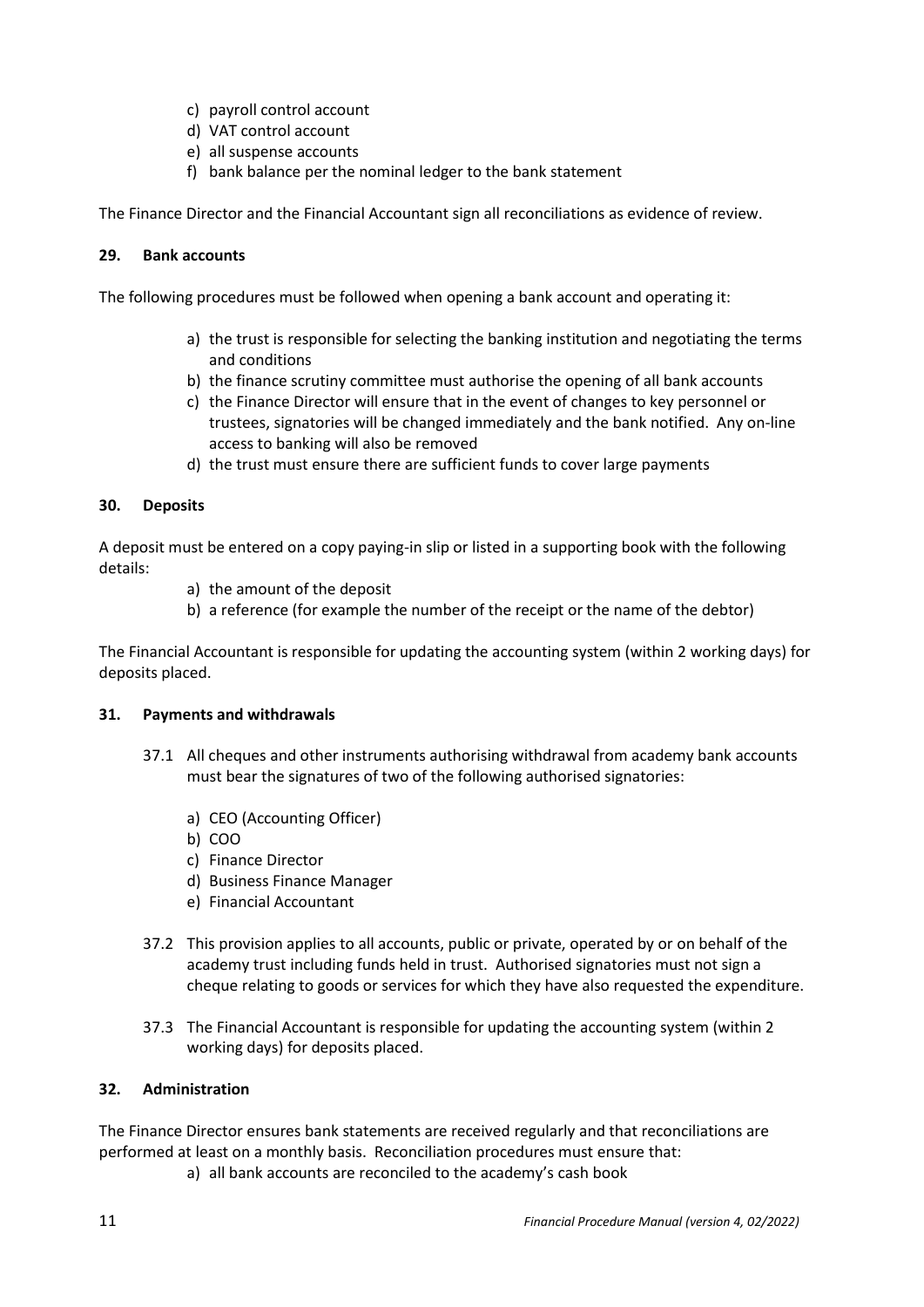- b) reconciliations are prepared by the Finance Department
- c) reconciliations are subject to an independent monthly review carried out by the Finance Director or in his/her absence the COO.
- d) adjustments arising are dealt with promptly

### <span id="page-12-0"></span>**33. Petty cash**

The academy trust does not hold any petty cash. Any cash received by the individual academies should be deposited with the academy trust bank account by the School Business Professional each month or when the balance reaches £500.

## <span id="page-12-1"></span>**34. Payments (Cash)**

No payments will be made using petty cash. All payments are made by cheque or electronic payment.

## <span id="page-12-2"></span>**35. Administration**

Income records are submitted by the School Business Professional to Finance on a weekly basis to identify any cash or electronic payments made to the academy.

## <span id="page-12-3"></span>**36. E-procurement & payments**

- 36.1 The school credit card is used for internet purchases or smaller one off items in a timely fashion.
- 36.2 The card is kept by the cardholder and is their responsibility to ensure it is kept safe and used appropriately. Additional verification is sent to the cardholders mobile for internet transactions.
- 36.3 Any department wishing to make a purchase on credit card must complete an order form and pass this to the School Business Professional or Admin staff to make the purchase. All order forms detailing the purchase must be signed by the budget holder.
- 36.4 When the credit card bill arrives there will be a signed order form relating to each entry on the statement, a VAT invoice is required for all purchases and it is sometimes necessary to chase suppliers for this. A cash book journal is keyed for each entry on the statement.
- 36.5 The credit card bill, along with all the relevant order forms are then given to the Financial Accountant who will check the statement.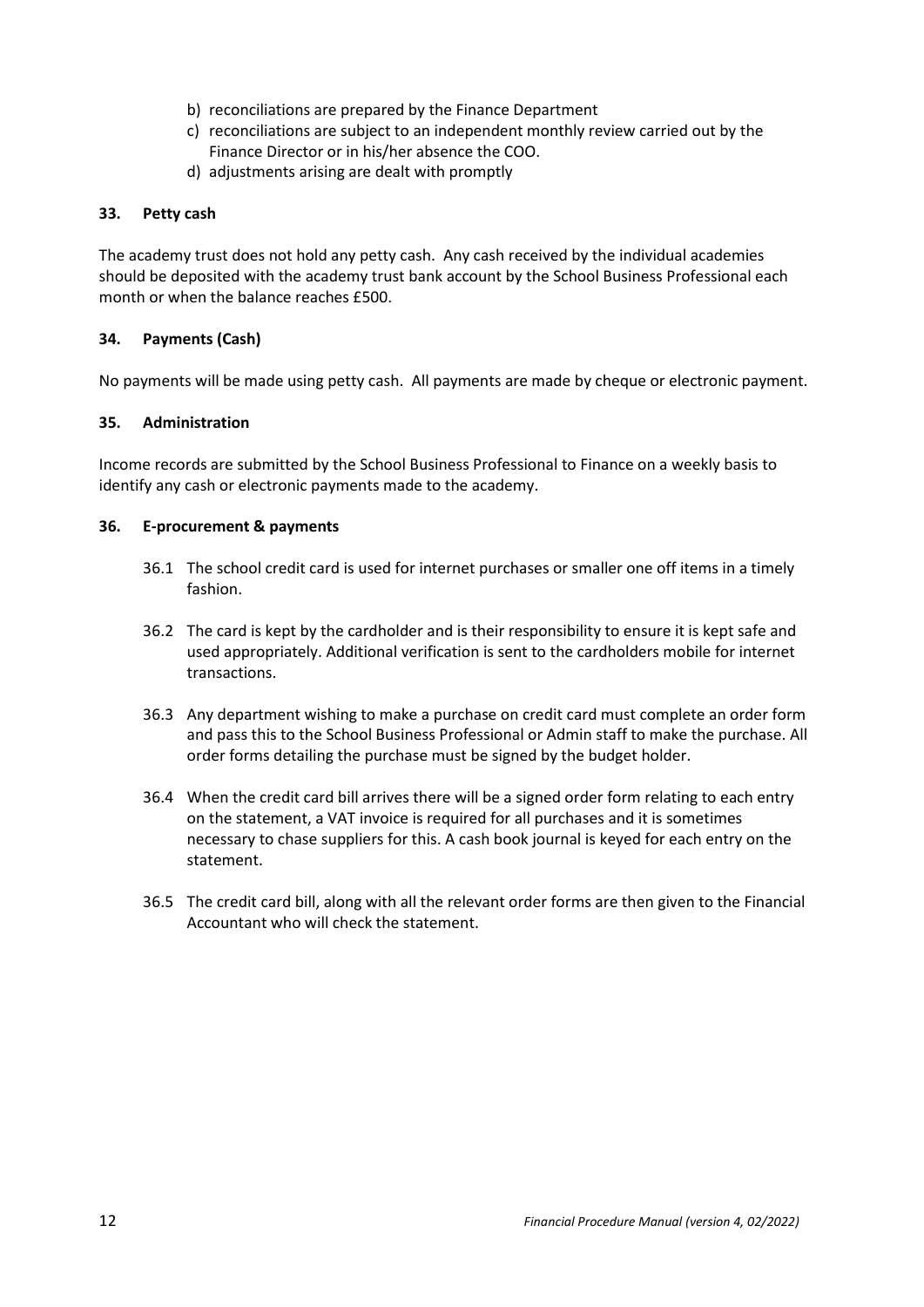## <span id="page-13-0"></span>**37. BACS payments**

- 37.1 All invoices should be forwarded to the central finance team for processing. Upon receipt the central finance team will ensure:
	- a) an official purchase order has been raised for the purchase
	- b) authorisation has been given as per the financial scheme of delegation
	- c) a goods receipt has been processed
	- d) it has not been previously paid
	- e) VAT chargeability on qualifying expenditure is shown
- 37.2 The BACS or cheque payment run is prepared and the PS Financials system identifies any invoices which are due. The payment run value is authorised by the Finance Director and then processed electronically via the bank.
- 37.3 Normally, BACS payments are processed within a 30 days of the invoice date.
- 37.4 Electronic payments are conducted through the banks secure online systems. Transactions are authorised by two authorised signatories and payments processed as per the limits set out in the Trusts Financial Scheme of Delegation.

#### <span id="page-13-1"></span>**38. Investments**

- 38.1 Investments are made in accordance with written procedures approved by the FSC as per the investment policy.
- 38.2 All investments are recorded in sufficient detail to identify the investment and to enable the current market value to be calculated. The information required will normally be the date of purchase, the cost and a description of the investment. Additional procedures may be required to ensure any income receivable from the investment is received.

#### <span id="page-13-2"></span>**39. Reserves**

- 41.1 Any overall surpluses or deficits (reserves) at the end of the year are carried over to the following year.
- 41.2 The CEO as Accounting Officer must inform ESFA immediately if an overall academy trust deficit is anticipated.
- 41.3 If the academy trust is anticipating a deficit at the end of any financial year, the trustees and executive team have a responsibility to ensure action is taken at the earliest opportunity to address this issue. The trustees must ensure that a recovery plan is submitted and approved by the ESFA.
- 41.4 If an individual academy has a deficit position the Finance Director will work with the head teacher and chair of the LGB to create a deficit recovery plan, which will be agreed by the finance scrutiny committee.
- 41.5 The academy trust aims to ensure that a contingency reserve of between 3% & 5% of charitable income is kept.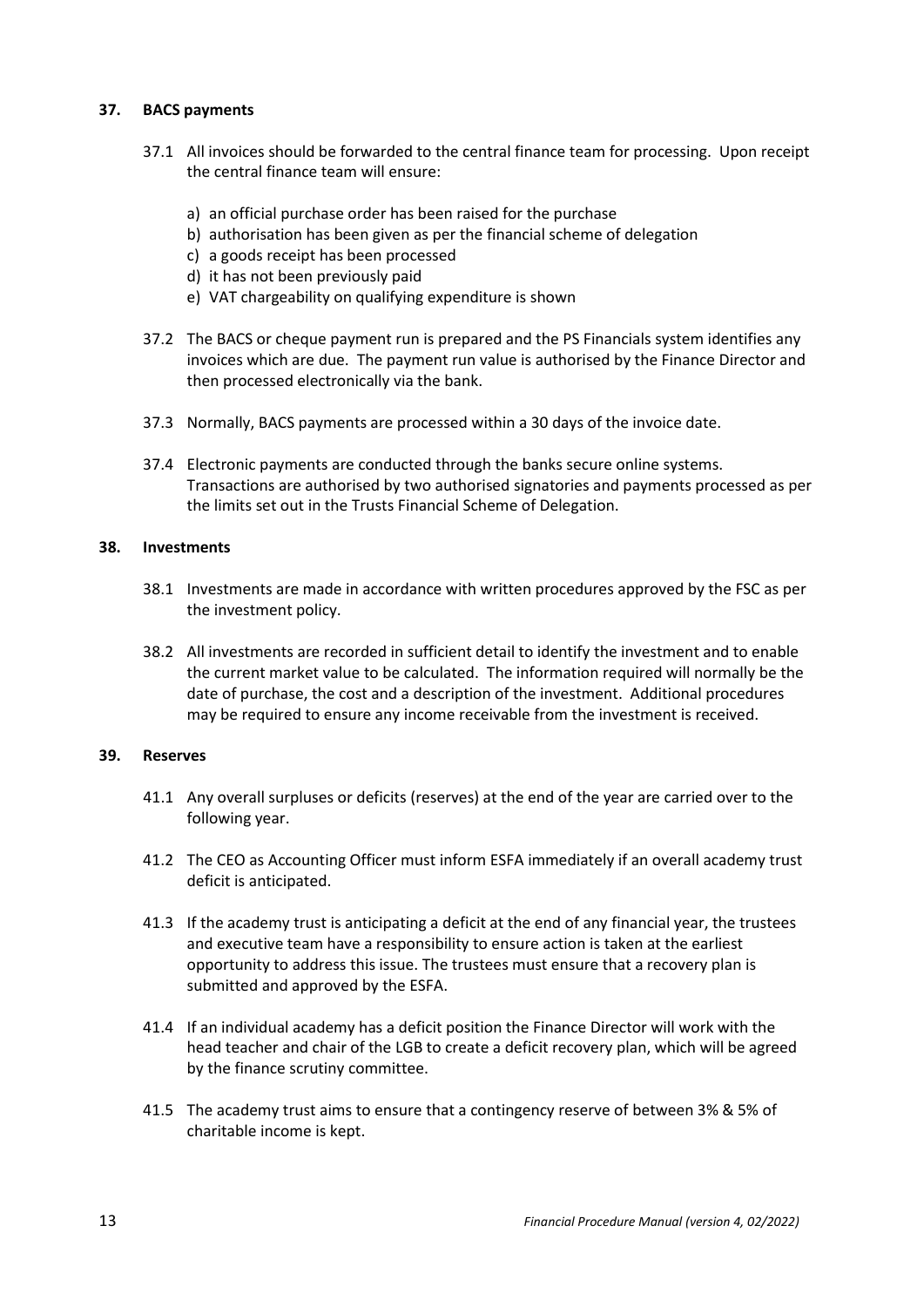### <span id="page-14-0"></span>**40. Capital reserves**

- 40.1 Any overall surpluses at the end of the year are carried over to the following year.
- 40.2 It is the responsibility of the Finance Director to keep accurate records of the capital funds, especially where grants have been received for capital projects.
- 40.3 The prior year's Schools Condition Allocation capital spend is reported to the ESFA in October each year by the Finance Director.

#### <span id="page-14-1"></span>**41. Endowments**

- 41.1 The Finance Director is responsible for accounting for the transactions within the endowment fund.
- 41.2 Any transactions are in line with the memorandum and articles.

#### <span id="page-14-2"></span>**42. Payroll**

#### <span id="page-14-3"></span>**43. Staff appointments**

- 43.1 The trustees have approved a personnel establishment for the academy trust. Additions can only be made to this establishment with the approval of the Payroll Manager, the Finance Director and Senior Executive Headteacher who must ensure that adequate budgetary provision exists for any establishment changes, using the Vacancy Filler recruitment system.
- 43.2 The CEO & COO have authority to appoint staff within the authorised establishment except for the Executive team & Head teachers whose appointments must follow consultation with the Trustees and LGB respectively.
- 43.3 The HR Director maintains personnel files for all members of staff which include contracts of employment on the HR system. All personnel changes must be notified, in writing, to the HR team immediately.
- 43.4 The academies School Business Professional is responsible for obtaining the relevant DBS checks and ensuring these are retained on file

#### <span id="page-14-4"></span>**44. Payroll administration**

- 44.1 Payroll is administered through the academy trust's internal payroll department, using the payroll software.
- 44.2 All staff are paid on the last working day of each calendar month. A master file is created in the system for each employee which records all the employees details.
- 44.3 New master files can only be created by the HR department following the appointment of an employee and are authorised by the HR Director.
- 44.4 All absence is recorded on the system by the employees line manager
- 44.5 Timesheets for additional hours, temporary work or overtime undertaken are completed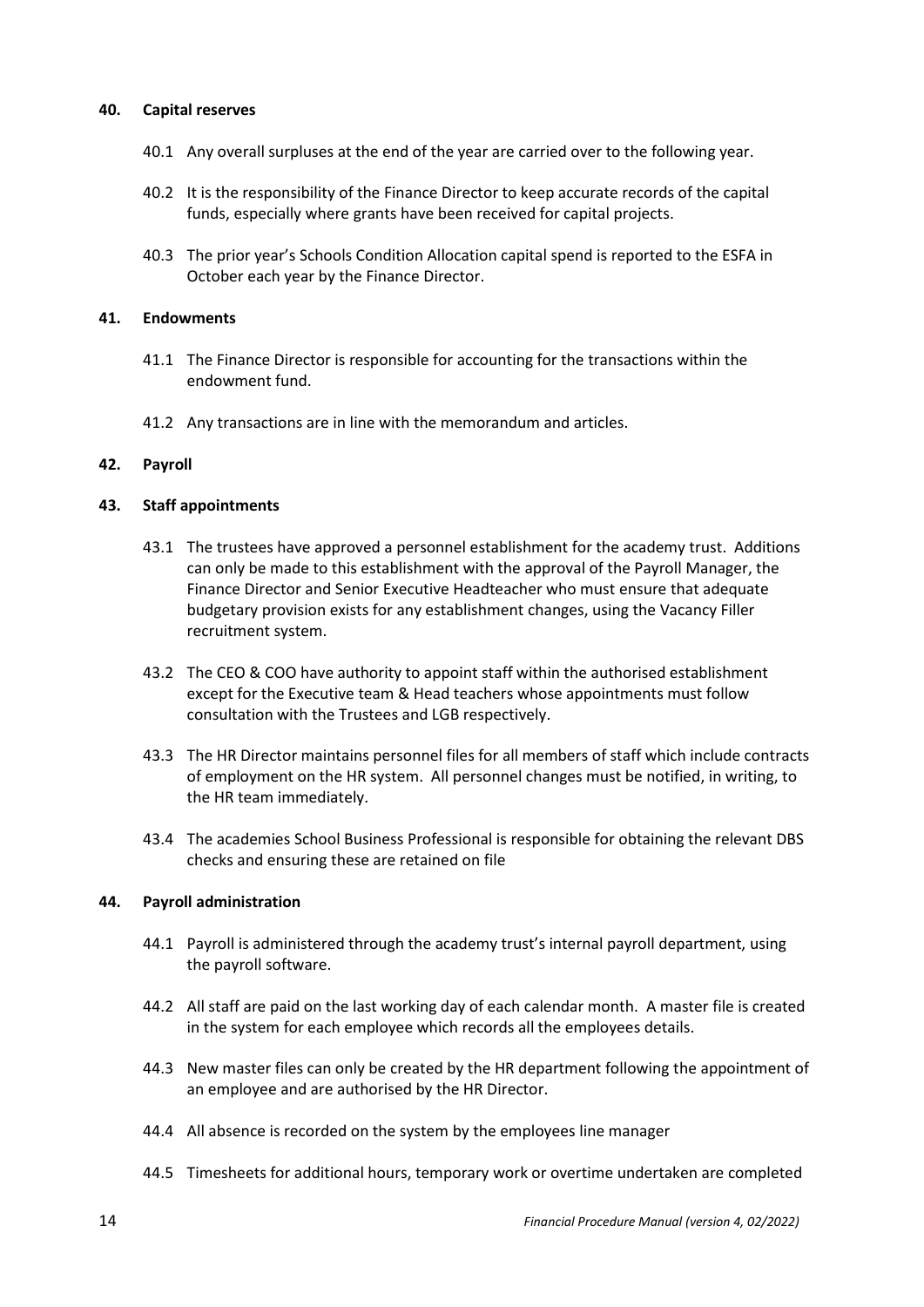by the employee and authorised by the budget holder. They are then forward to the HR department for processing.

#### <span id="page-15-0"></span>**45. Payments**

- 45.1 The payroll is authorised by the HR Director following a review of the exception reports
- 45.2 A BACS file is passed to the Finance Director who reconciles the file to the payroll reports and authorises payment.
- 45.3 All salary payments are made by BACS.
- 45.4 The payroll system automatically calculates the deductions due from payroll to comply with current legislation. The major deductions are for tax, National Insurance contributions and pensions. The amounts payable are summarised on the gross to net pay print and BACS payments for these amounts are prepared by the finance department and authorised for payment by the Finance Director and other authorised signatory, by the due date.
- 45.5 After the payroll has been processed the nominal ledger will be updated. Postings will be made both to the payroll control account and to individual cost centres. The finance department reviews the payroll control account each month to ensure the correct amount has been posted from the payroll system, individual cost centres have been correctly updated and to identify any amounts posted to the suspense account.
- 45.6 Monthly, the School Business Professional checks each member of staff that the gross pay per the payroll system agrees to the forecasted salary held within the SBS Online budgeting software.

#### <span id="page-15-1"></span>**46. Salary advances**

The trust only awards salary advances in exceptional circumstances and these must be authorised by the Finance Director.

#### <span id="page-15-2"></span>**47. Overtime**

- 47.1 Overtime is recorded by the individual and submitted month to the line manager for authorisation. The School Business Professional sends the claim forms and copies of the time sheets to the HR department.
- 47.2 Claim forms must not be submitted prior to work having been undertaken.
- 47.3 No payments for work undertaken will be made other than via the payroll system.

#### <span id="page-15-3"></span>**48. Severance payments**

- 48.1 The academy trust is able to self-approve the non-contractual element of severance payments up to the delegations set out in the Academies Financial Handbook. A business case must be presented before agreeing a payment.
- 48.2 Where the non-contractual element is on or over the set limits prior approval from ESFA must be sought.
- 48.3 The Accounting Officer must sign off and review each business case.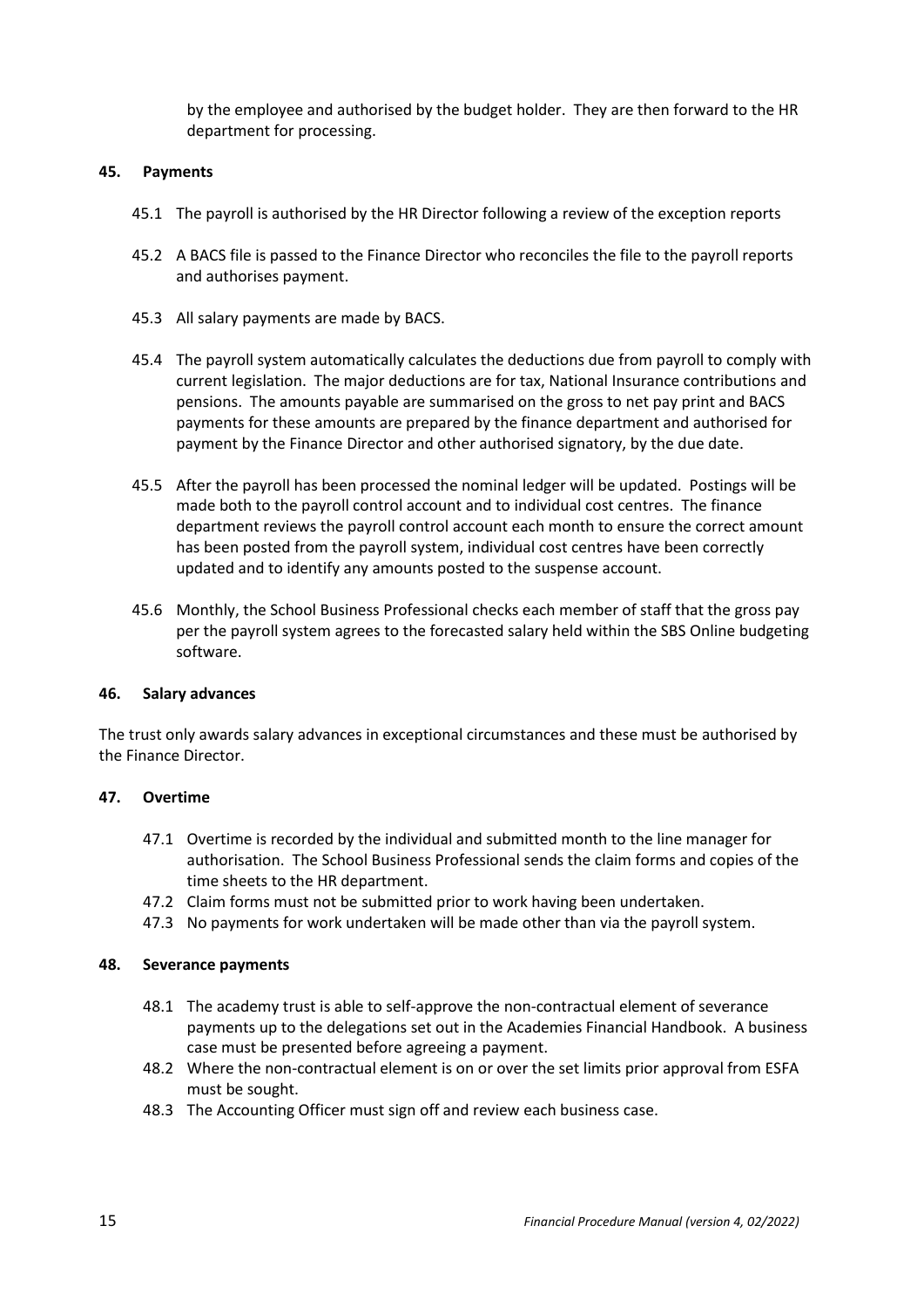## <span id="page-16-0"></span>**49. Ex-gratia payments**

Any ex-gratia payments must be submitted to ESFA for approval in line with the delegations set out in the Academies Handbook

## <span id="page-16-1"></span>**50. Income**

# <span id="page-16-2"></span>**51. ESFA grants**

The main sources of income for the academy are the grants from the ESFA. The receipt of these sums is monitored directly by the Financial Accountant who is responsible for ensuring that all grants due to the academy are collected.

## <span id="page-16-3"></span>**52. Other grants**

The receipt of these sums is monitored directly by Finance Director who is responsible for ensuring that all grants due to the academy are collected.

## <span id="page-16-4"></span>**53. Trips**

- 53.1 The School Business Professional takes responsibility for the collection of all sums due. A record is prepared for each student intending to go on the trip showing the amount due within the Parentpay system.
- 53.2 Parents should make payments either in cash or cheque to the school office or electronically via the Parentpay system.
- 53.3 The School Business Professional should maintain an up to date record for each student showing the amount paid and the amount outstanding.
- 53.4 Trips should be run at cost price, although allowance can be made for administrative fees and additional staff cover. If the school decides to subsidise the school trip the amount of subsidy must be approved by the Head teacher in advance of the booking being made.

### <span id="page-16-5"></span>**54. Catering**

- 54.1 Cash payments must be recorded and reconciled on a daily basis by the School Business Professional to the lunch records. The cash is kept safe prior to banking and reported to the finance team on an income record when deposited at the bank.
- 54.2 Electronic payments via Parentpay are reconciled on a daily basis and reported to the finance team via the income records weekly.

# <span id="page-16-6"></span>**55. Lettings**

- 55.1 The School Business Professional is responsible for maintaining records of bookings of sports facilities and for identifying the sums due from each organisation.
- 55.2 Details of organisations using the sports facilities will be forwarded to the Finance Department who will establish a sales ledger account and produce a sales invoice from the Financial Information accounting system.
- 55.3 Copies of the organisations up to date relevant public liability, indemnity, insurance and qualifications (where relevant e.g. H&S, first aid, instructor etc.) are kept with the letting agreements and are reviewed at least annually.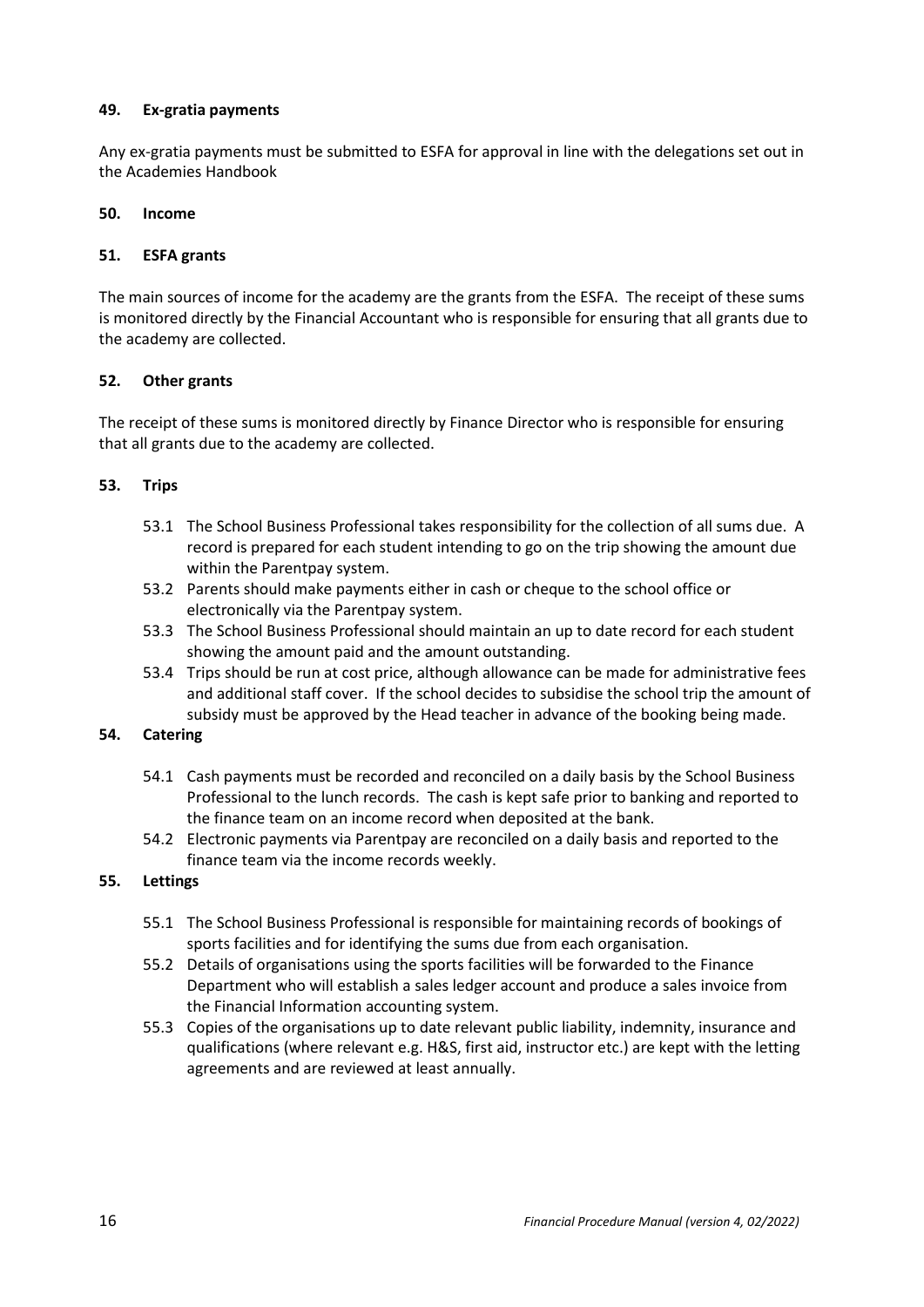# <span id="page-17-0"></span>**56. Sundry income**

Income from other sources (for example educational consultancy) is priced in consultation with the Finance Director. The transaction must not be undertaken until the price has been agreed and the customer has been assessed for ability to pay in accordance with the agreed consultants policy. The Finance Director approves all credit agreements.

## <span id="page-17-1"></span>**57. Bad debts**

- 57.1 The academy trust chases all monies due, and those that have not been paid within 30 days of an invoice being issues, by telephone or letter.
- 57.2 If the debt remains unrecoverable after 3 months, or it becomes clear that the debt will not be repaid, the Financial Accountant submits a report to the Finance Director for approval to begin legal action to recover the debt.
- 57.3 The Finance Director may decide to write off the debt if the legal costs outweigh the chances of recovering the debt. These write off are subject to the freedoms and delegations set out in the Academies Financial Handbook and the financial scheme of delegation.

### <span id="page-17-2"></span>**58. Purchasing**

The academy trust must achieve value for money on all purchases. A large proportion of our purchases are paid for with public funds and we need to maintain the integrity of these funds by following the general principles of:

- a) Probity, it must be demonstrable that there is no corruption or private gain involved in the contractual relationships of the academy
- b) Accountability, the academy is publicly accountable for its expenditure and the conduct of its affairs
- c) Fairness, that all those dealt with by the academy are dealt with on a fair and equitable basis

See the procurement strategy for more details.

### <span id="page-17-3"></span>**59. Routine Purchasing**

- 59.1 Budget holders will be informed of the budget available to them at least one month before the start of the academic year as per the budget timetable. It is the responsibility of the budget holder to manage the budget and to ensure that the funds available are not overspent. Data detailing actual expenditure and committed expenditure (orders placed but not paid for) against budget will be supplied to each budget holder each month. Budget holders will be able to monitor data relating to their own budget areas on a monthly basis via reports from the on line financial information system.
- 59.2 Routine purchases up to £5,000 can be ordered by budget holders, subject to their limits as per the financial scheme of delegation. In the first instance a supplier should be chosen from the list of approved suppliers maintained by the finance department on PS Financials. A quote or price must always be obtained before any order is placed. If the budget holder considers that better value for money can be obtained by ordering from a supplier not on the approved supplier list the reasons for this decision must be detailed on a new supplier form and authorised by the Finance Director. Copies of all quotes must be retained by the purchaser.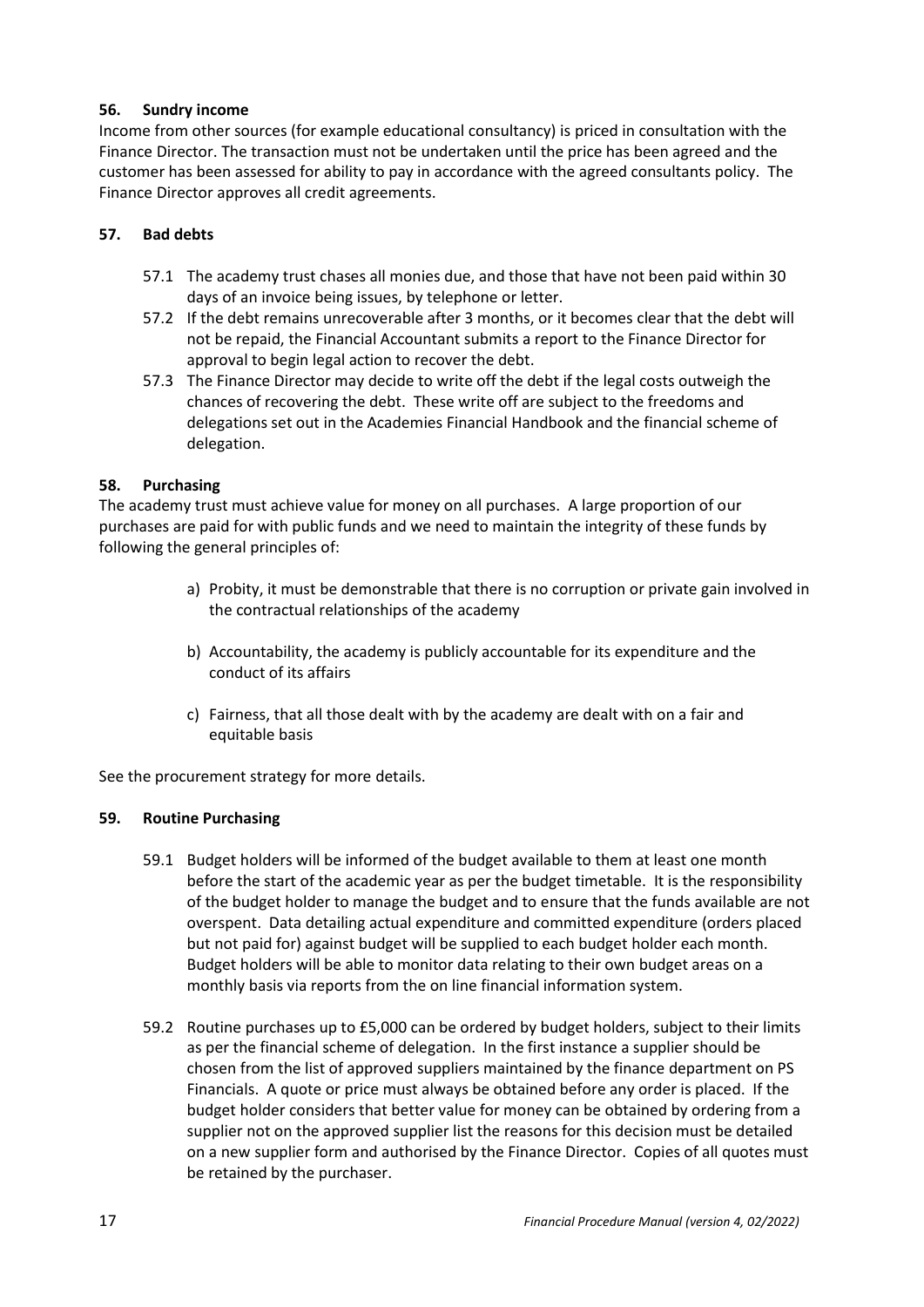# <span id="page-18-0"></span>**60. E-procurement**

Any department wishing to make a purchase on credit card must complete an official order form in the usual manner and pass this to the cardholder, School Business Professional or Admin staff to make the purchase. All order forms detailing the purchase must be signed by the budget holder.

Occasionally the credit card is used to purchase small items, where it is not possible to order this elsewhere. This must be recorded and countersigned by the budget holder.

## <span id="page-18-1"></span>**61. Orders**

- 61.1 All orders must be made using an official purchase order form using PS Purchasing. Orders will be sent to the budget holder for approval.
- 61.2 Approved orders will be recorded in the purchase order module of the financial information system which allocates a reference number and commits expenditure.
- 61.3 The budget holder must make appropriate arrangements for the delivery of goods to the academy. On receipt the recipient must undertake a detailed check of the goods received against the goods received note (GRN) and make a record of any discrepancies between the goods delivered and the GRN. Discrepancies should be discussed with the supplier of the goods without delay.
- 61.4 The order should then be goods receipted on PS Purchasing by the budget holder, detailing any changes to the order for missing or replacement items.
- 61.5 All invoices should be sent directly to the finance department. Invoice receipt will be recorded by the finance department (and the invoice scanned) into the PS Financials purchase ledger module.
- 61.6 Any invoices without a purchase order will be returned to the School Business Professional to have the correct paperwork and authorisations completed.
- 61.7 If a budget holder is pursuing a query with a supplier the finance department must be informed of the query and periodically kept up to date with progress.
- 61.8 Contracted supplies such as utilities or service agreements do not require a purchase order and will be input by the Finance department and a non-order purchase invoice. This will follow the authorisation procedure before being released for payment.
- 61.9 The finance department will generate a payment run based on the due dates of the outstanding invoices. The associated paperwork must be authorised by two of the nominated signatories.
- 61.10 BACS payments are input by the finance team and authorised by two signatories in accordance with the banking policy and procedures (see E-procurement and Payments above).

# <span id="page-18-2"></span>**62. Orders over £1,000 but less than £50,000**

- 62.1 For orders under £5,000, budget holders should give consideration to alternative suppliers and evidence attached if additional quotes have been sought.
- 62.2 At least three written quotations should be obtained for all orders between £5,000 & £50,000 to identify the best source of the goods/services. Written details of quotations obtained should be prepared and retained by budget holders for audit purposes. Telephone quotes are acceptable if these are evidenced and e-mail confirmation of quotes has been received before a purchase decision is made and made in accordance with value for money principles.
- 62.3 All annual service contracts greater than 1 year, including contracts with an automatic renewal clause, must be sent to the central services team and can only be signed by an Executive Director, Trustee or the Company Secretary.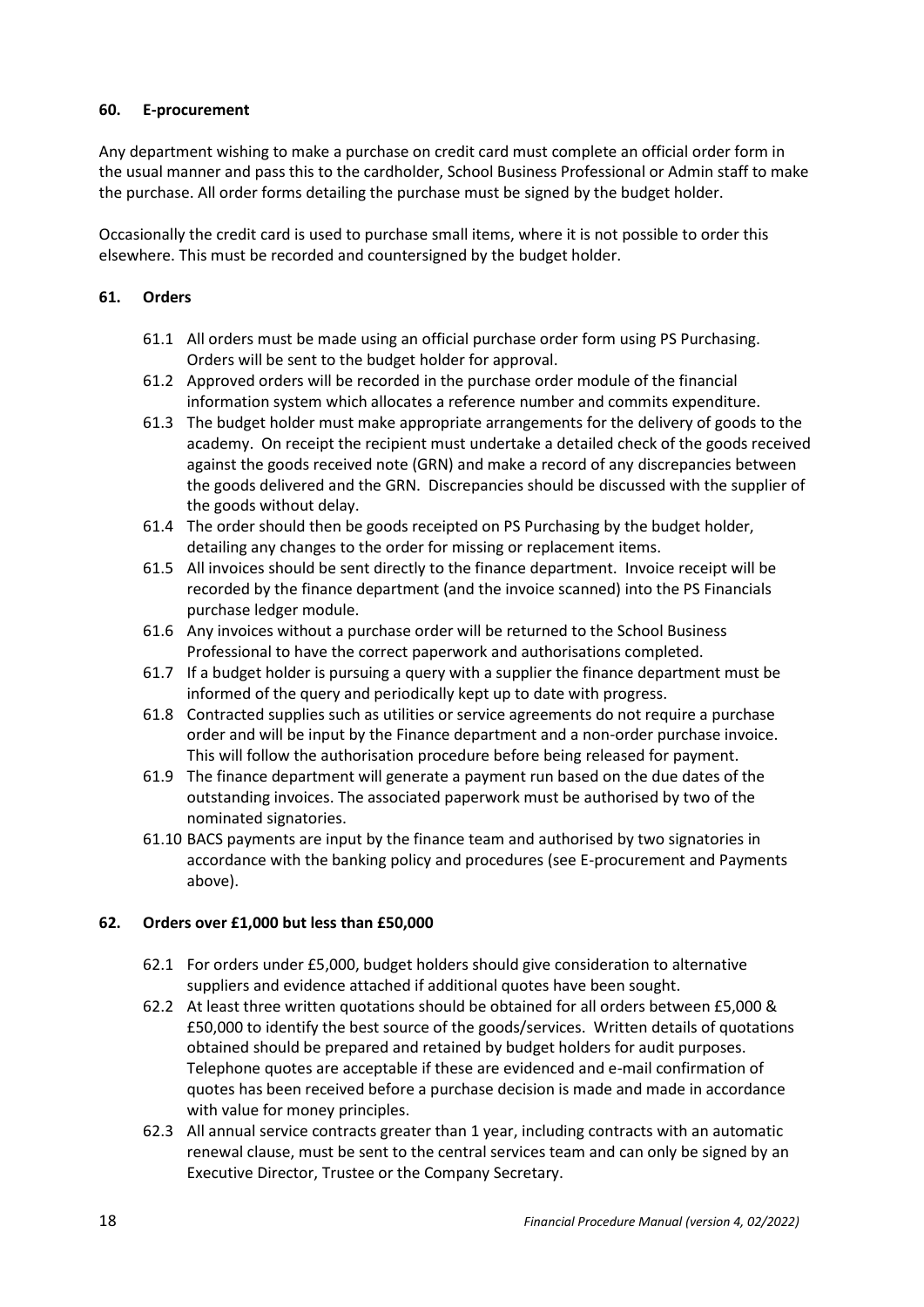62.4 All works orders for over £2,000 for Church schools must also be authorised by the Diocese prior to work starting.

### <span id="page-19-0"></span>**63. Orders over £50,000**

- 63.1 All goods/services ordered with a value over £50,000, or for a series of contracts which in total exceed £50,000 must be subject to formal tendering procedures by the central services team.
- 63.2 Purchases or contracts over £180,000 for service contracts and £4.5M for works contracts are to be dealt with in accordance with the public sector procurement rules and the Find a Tender system.

## <span id="page-19-1"></span>**64. Trading with connected & related parties**

- 66.1 All trustees and employees are required to complete a declaration of interest form and keep these details updated.
- 66.2 Any conflicts of interest or related party transactions will be reported to the Accounting Officer, the Chair of Trustees, the Chair of the FSC and the Finance Director.
- 66.3 The Finance Director will inform the ESFA, in advance of signing any contracts with a related party, to either inform or obtain approval from the ESFA to engage in the transaction, as per the thresholds set out in the Academies Financial Handbook.

## <span id="page-19-2"></span>**65. Goods and services for private use**

No goods are ordered or services provided to include any elements of private use by trustees, governors or staff.

### <span id="page-19-3"></span>**66. Forms of tenders**

There are three forms of tender procedure: open, restricted and negotiated and the circumstances in which each procedure should be used are described below.

- 66.1 **Open Tender:** This is where all potential suppliers are invited to tender. The budget holder must discuss and agree with the central team how best to advertise for suppliers e.g. general press, trade journals or to identify all potential suppliers and contact directly if practical. This is the preferred method of tendering, as it is most conducive to competition and the propriety of public funds.
- 66.2 **Restricted Tender:** This is where suppliers are specifically invited to tender. Restricted tenders are appropriate where:
	- a) there is a need to maintain a balance between the contract value and administrative costs,
	- b) a large number of suppliers would come forward or because the nature of the goods are such that only specific suppliers can be expected to supply the academy's requirements,
	- c) the costs of publicity and advertising are likely to outweigh the potential benefits of open tendering.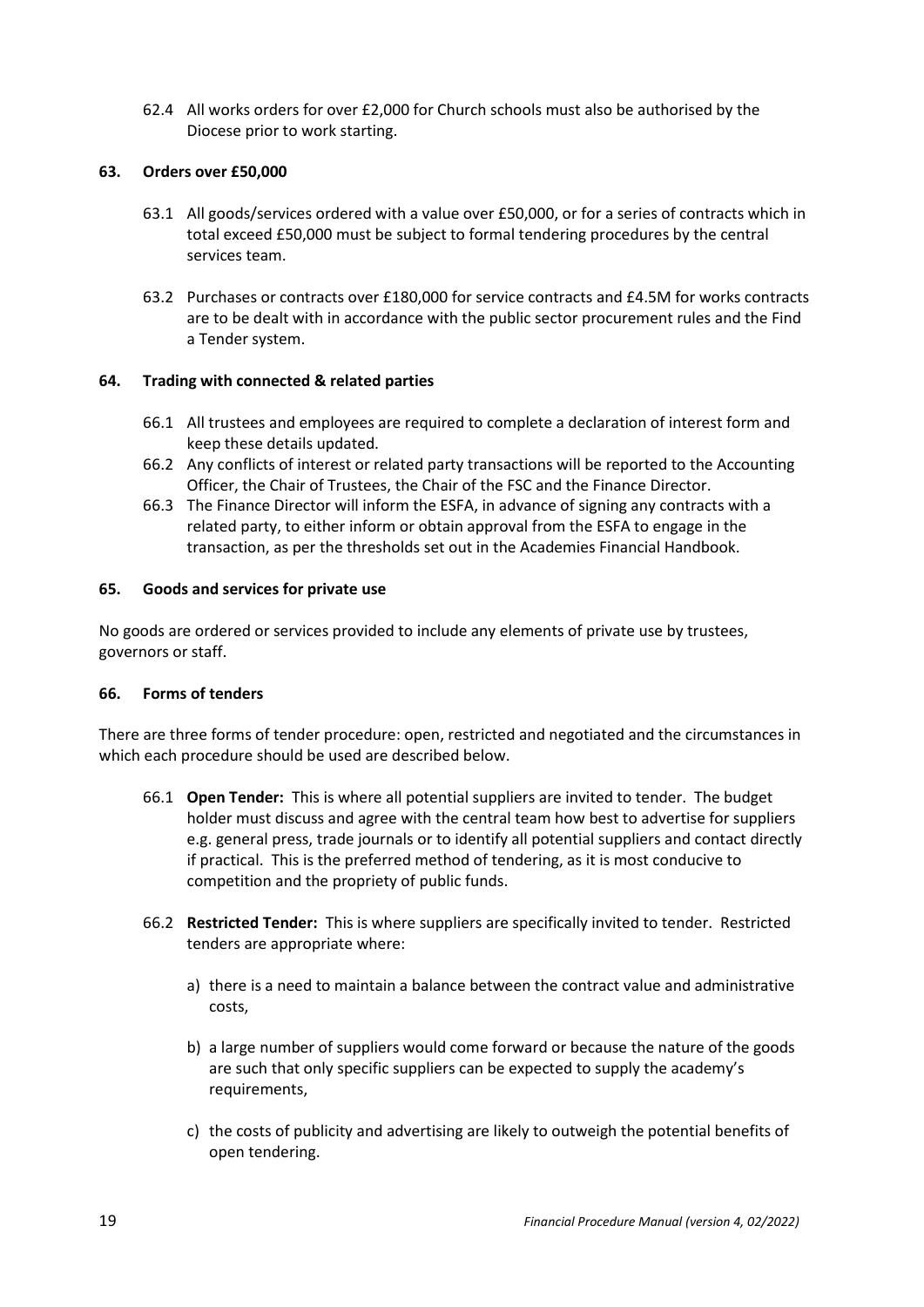- 66.3 **Negotiated Tender:** The terms of the contract may be negotiated with one or more chosen suppliers. This is appropriate in specific circumstances:
	- a) the above methods have resulted in either no or unacceptable tenders,
	- b) only one or very few suppliers are available,
	- c) extreme urgency exists,
	- d) additional deliveries by the existing supplier are justified.

### <span id="page-20-0"></span>**67. Preparation for tender**

- 67.1 Full consideration should be given to:
	- a) objective of project
	- b) overall requirements
	- c) technical skills required
	- d) after sales service requirements
	- e) form of contract
- 67.2 It may be useful after all requirements have been established to rank requirements (e.g. mandatory, desirable and additional) and award marks to suppliers on fulfilment of these requirements to help reach an overall decision.
- 67.3 A tender brief must always be prepared and is reviewed by the Executive Team as per the financial scheme of delegation.

### <span id="page-20-1"></span>**68. Invitation to tender**

- 67.1 If a restricted tender is to be used then an invitation to tender must be issued. If an open tender is used an invitation to tender may be issued in response to an initial enquiry.
- 67.2 An invitation to tender should include the following:
	- a) introduction/background to the project
	- b) scope and objectives of the project
	- c) technical requirements
	- d) implementation of the project
	- e) terms and conditions of tender
	- f) form of response
	- g) dates for decision and work to be delivered
- 67.3 The invitation to tender should state the date and time by which the completed tender document is received by the academy trust. Tenders are submitted in plain envelopes clearly marked to indicate they contain tender documents. The envelopes should be time and date stamped on receipt and stored in a secure place prior to tender opening. Tenders received after the submission deadline are not accepted.

#### <span id="page-20-2"></span>**69. Tender opening procedures**

- 69.1 All tenders submitted should be opened at the same time and the tender details should be recorded. Two persons should be present for the opening of tenders.
- 69.2 A separate record details the names of the firms submitting tenders and the amount tendered. The record is signed by both people present at the tender opening.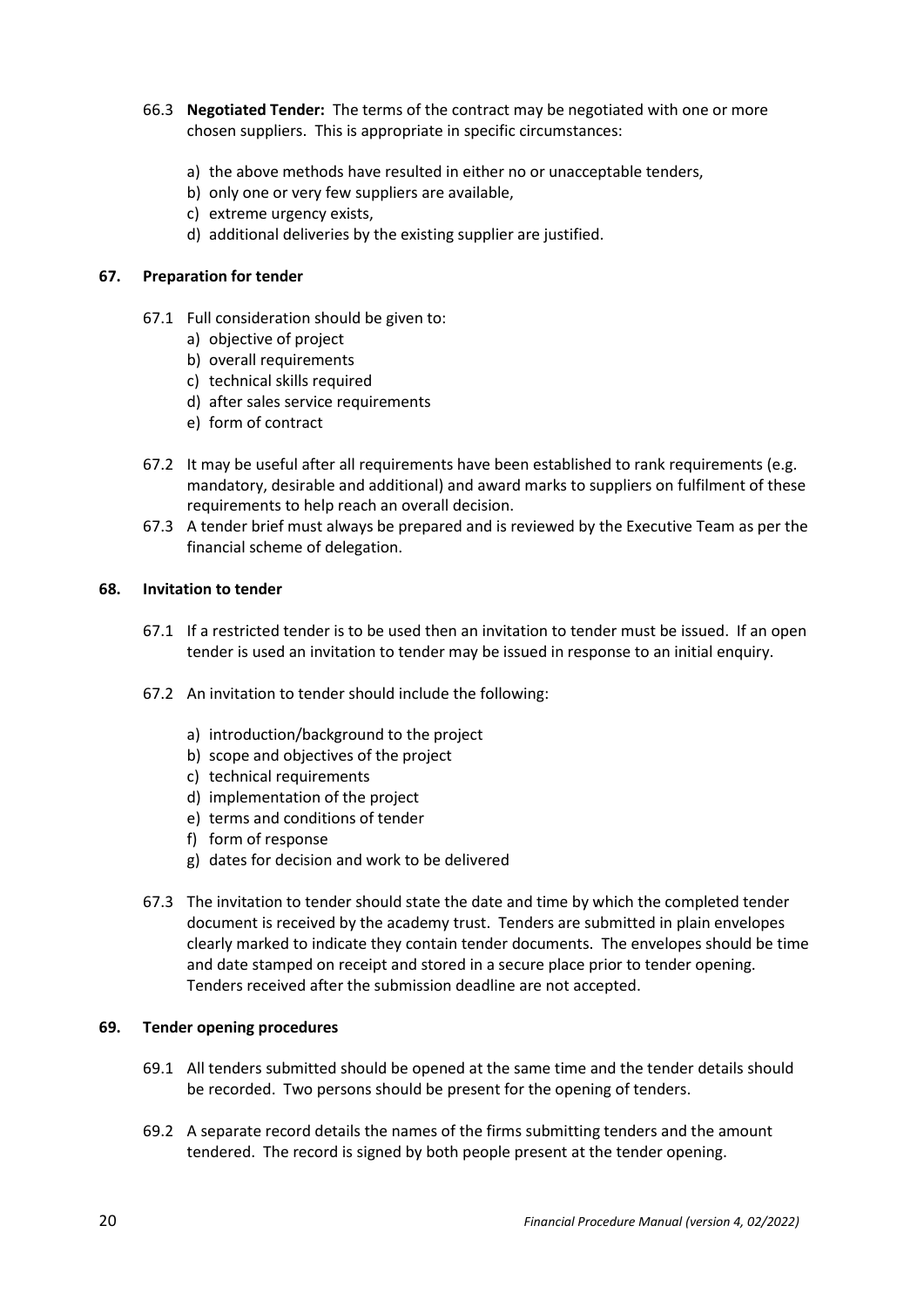## <span id="page-21-0"></span>**70. Tendering acceptance procedures**

- 70.1 The evaluation process should involve at least two people. Those involved should disclose all interests, business and otherwise, that might impact upon their objectivity. If there is a potential conflict of interest then that person must withdraw from the tendering process.
- 70.2 Those involved in making a decision must take care not to accept gifts or hospitality from potential suppliers that could compromise or be seen to compromise their independence.
- 70.3 Full records should be kept of all criteria used for evaluation and a report should be prepared for the executive team highlighting the relevant issues and recommending a decision.
- 70.4 The accepted tender should be the one that is economically most advantageous to the academy and provides the best value for money. All parties are then informed of the decision.

## <span id="page-21-1"></span>**71. Insurance**

- 71.1 The FSC reviews insurance arrangements annually. They ensure that the sums insured are commensurate with the risks and include cover for academy trust property when off the premises.
- 71.2 We have opted in to the Department for Education's Risk Protection Arrangements. Plus additional insurance to cover the motor vehicles.
- 71.3 We do not take out staff absence or maternity insurance, but instead self-insure across the trust.
- 71.4 Budget holders must ensure all valuable are kept under lock and key when not being used in a supervised manner.
- 71.5 Any excess incurred will be funded by the department concerned as no budget is held centrally. Items under the insurance excess will receive no insurance pay out and it is up to the department concerned as to whether the item is replaced or not.

### <span id="page-21-2"></span>**72. Governors/Trustees expenses**

- 72.1 All Governors/Trustees of this academy trust are entitled to claim the actual costs, which they incur as follows:
	- a) childcare or baby-sitting allowances (excluding payments to a current/former spouse or partner)
	- b) cost of care arrangements for an elderly or dependent relative (excluding payments to a current/former spouse or partner)
	- c) the extra costs they incur in performing their duties either because they have special needs or because English is not their first language
	- d) the cost of travel relating only to travel to meetings/training courses at the same specified rates for employees
	- e) travel and subsistence costs, associated with attending national meetings or training events, unless these costs can be claimed from the any other source
	- f) telephone charges, photocopying, stationery, postage etc.
	- g) any other justifiable allowances
- 72.2 The trustees acknowledge that:
	- a) Governors/Trustees are not paid attendance allowance
	- b) Governors/Trustees are not reimbursed for loss of earnings
- 72.3 Governors/Trustees wishing to make claims under these arrangements, must complete a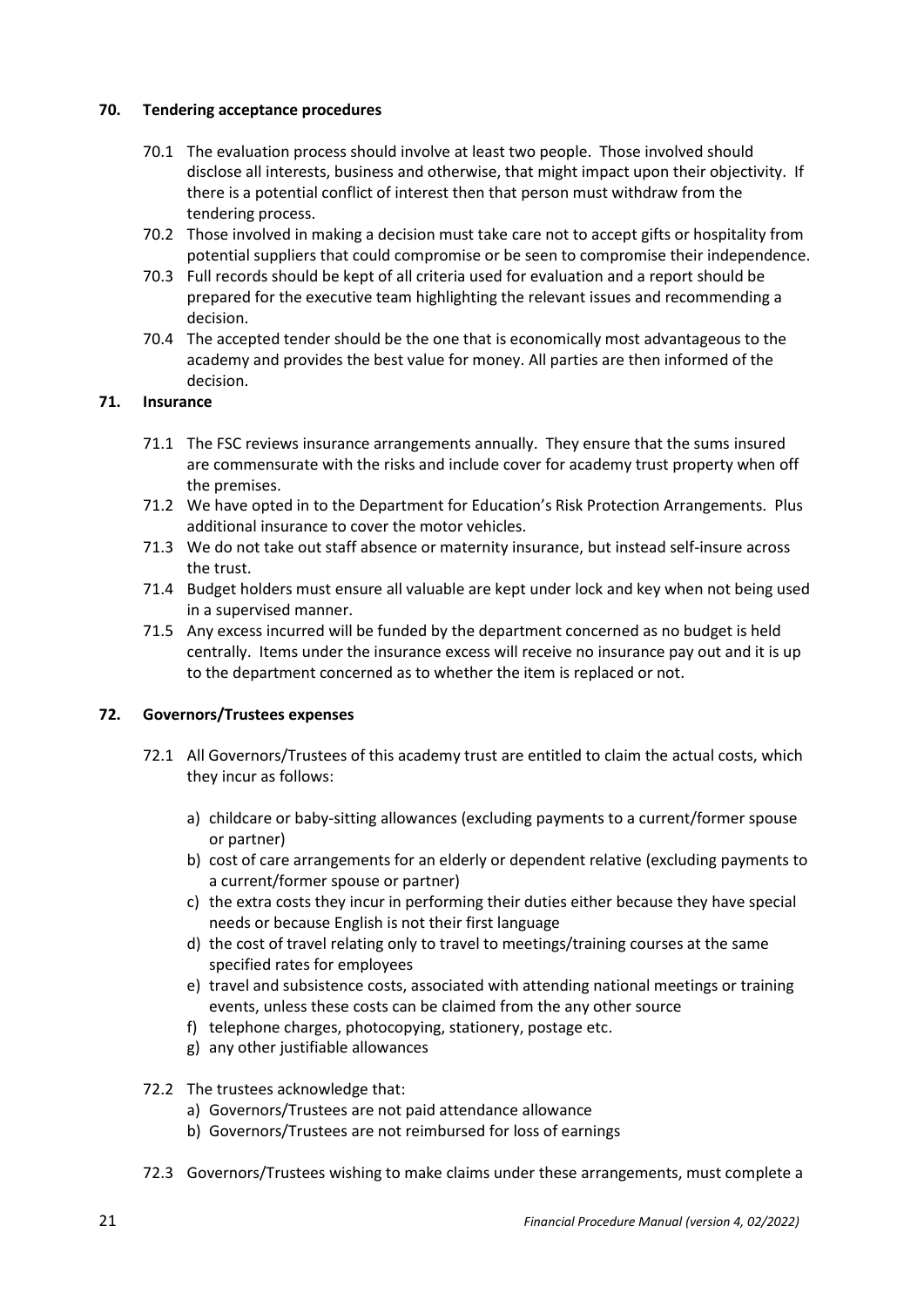claims form from the Finance Department together with the relevant receipts. The form must be submitted to the finance department when they will be submitted for approval by the Chair of Governors/Trustees, Accounting Officer or Company Secretary.

72.4 Claims will be subject to independent audit and may be investigated by the Chair of Trustees (or Chair of Finance Scrutiny Committee in respect of the Chair of Trustees) if they appear excessive or inconsistent.

# <span id="page-22-0"></span>**73. Gifts**

- 73.1 Ordinarily such gifts should be rejected, unless they are of negligible value (e.g. diaries, calendars). However, any gifts or hospitality in excess of £15 are reported by the Finance Director to the Accounting Officer in order to protect the individual receiving the gift. This is particularly important where the person receiving the gift is a budget holder, has the ability to influence purchasing decisions or regularly receives reimbursement from the school for items other than travel expenses (see Gifts & Hospitality Policy for further details).
- 73.2 Gifts that have been reported are entered onto the gifts and hospitality register.

# <span id="page-22-1"></span>**74. Energy management**

- 74.1 The School Business Professionals are responsible for recording, monitoring and analysing water, gas and electricity consumption on a monthly basis. Any discrepancies or unusual reading should be raised with the Finance Director immediately.
- 74.2 The Site Manager ensures that the school's heating system is operated and run as efficiently as possible.
- 74.3 The Finance Director ensures that the school is purchasing energy at the most competitive prices available, via a tender process every 3-5 years.
- 74.4 All staff have the responsibility to work in an energy efficient manner at all times (e.g. turning off computers, lights and heating when not required).

# <span id="page-22-2"></span>**75. Fraud**

The trust does not tolerate fraud. Where instances of fraud are found the Finance Director or the Accounting Officer will notify the ESFA and the police. (See Fraud, Theft & Bribery Policy for more details)

# <span id="page-22-3"></span>**76. Whistleblowing**

- 76.1 The whistleblowing policy is agreed by the trustees.
- 76.2 Any concerns raised by whistleblowers will be responded to properly and fairly.

# <span id="page-22-4"></span>**77. Leasing**

- 77.1 The trust does not enter into finance leases.
- 77.2 Operating leases are used where the Executive Team feels this is the best value for money.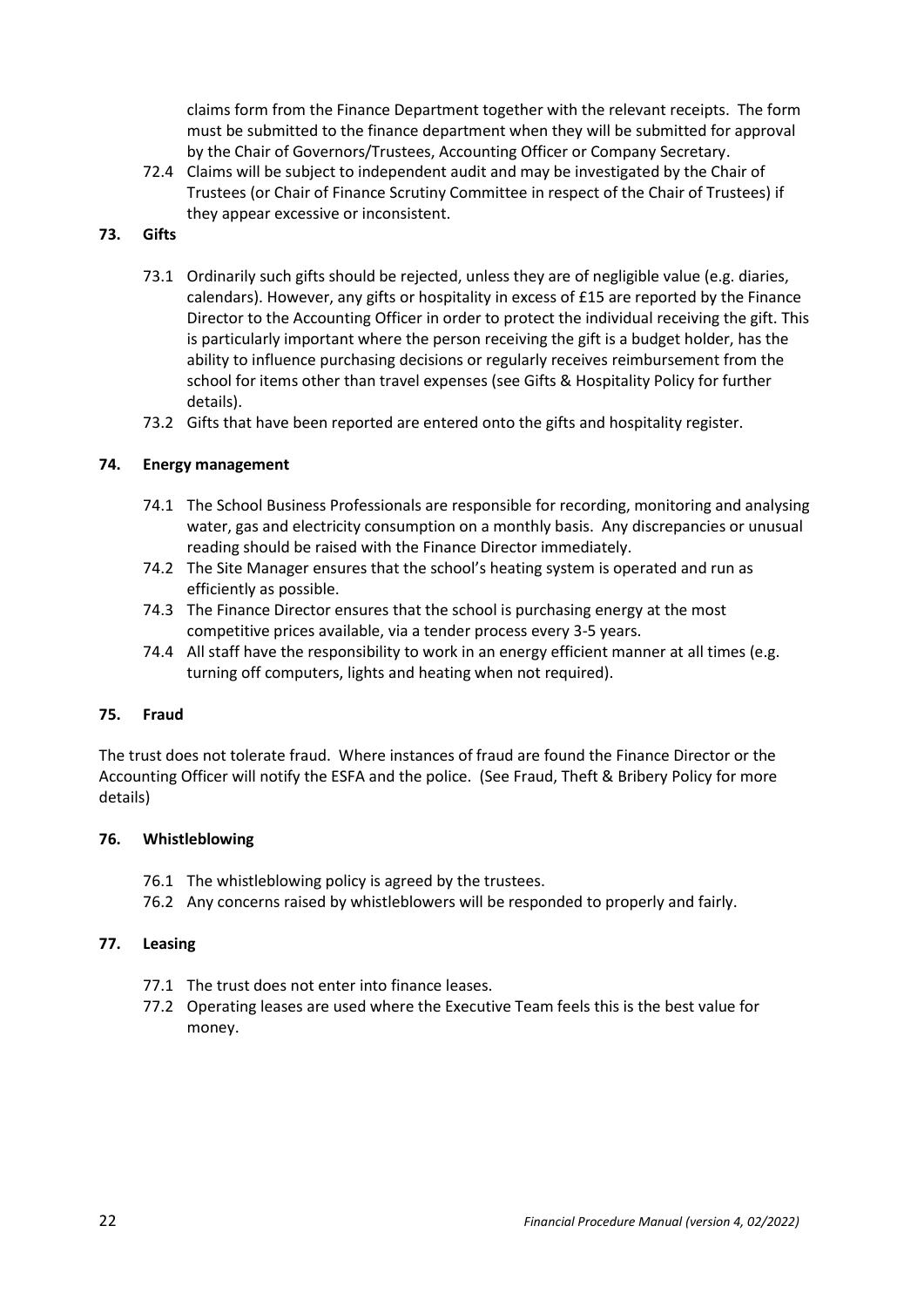## <span id="page-23-0"></span>**78. Pooling of GAG**

- 78.1 The trust does not amalgamate GAG into one central fund.
- 78.2 If an individual academy feels it is not treated fairly in relation to its funding the LGB can appeal to the trust by writing to the Chair of the FSC. If the grievance is not resolved they have the right, as per the Academies Financial Handbook, to appeal to the Secretary of State.

### <span id="page-23-1"></span>**79. VAT**

The Financial Accountant is responsible for submitting the VAT 100 form per month and ensures compliance with HM Revenue and Customs for claiming the correct levels of VAT. The VAT 100 for is reviewed by the Finance Director before submission.

## <span id="page-23-2"></span>**80. Fixed assets**

## <span id="page-23-3"></span>**81. Asset register**

- 81.1 All items purchased with a value over the academy's capitalisation limit of £5,000 must be entered on the fixed asset register with the following details:
	- a) asset description
	- b) asset number
	- c) serial number
	- d) date of acquisition
	- e) asset cost
	- f) source of funding (% of original cost funded from grant and % funded from other sources)
	- g) expected useful economic life
	- h) depreciation
	- i) current book value
	- i) location
	- k) name of member of staff responsible for the asset
- 81.2 The asset register helps:
	- a) ensure that staff take responsibility for the safe custody of assets
	- b) enable independent checks on the safe custody of assets, as a deterrent against theft or misuse
	- c) to manage the effective utilisation of assets and to plan for their replacement
	- d) help the external auditors to draw conclusions on the annual accounts
	- e) support insurance claims in the event of fire, theft, vandalism or other disasters
- 81.3 Examples of items to include on the asset register include:
	- a) Land
	- b) Buildings
	- c) Leaseholder improvements
	- d) Groundworks playgrounds
	- e) ICT hardware & infrastructure
	- f) Furniture
	- g) Catering equipment ovens, fridges
	- h) Mini buses